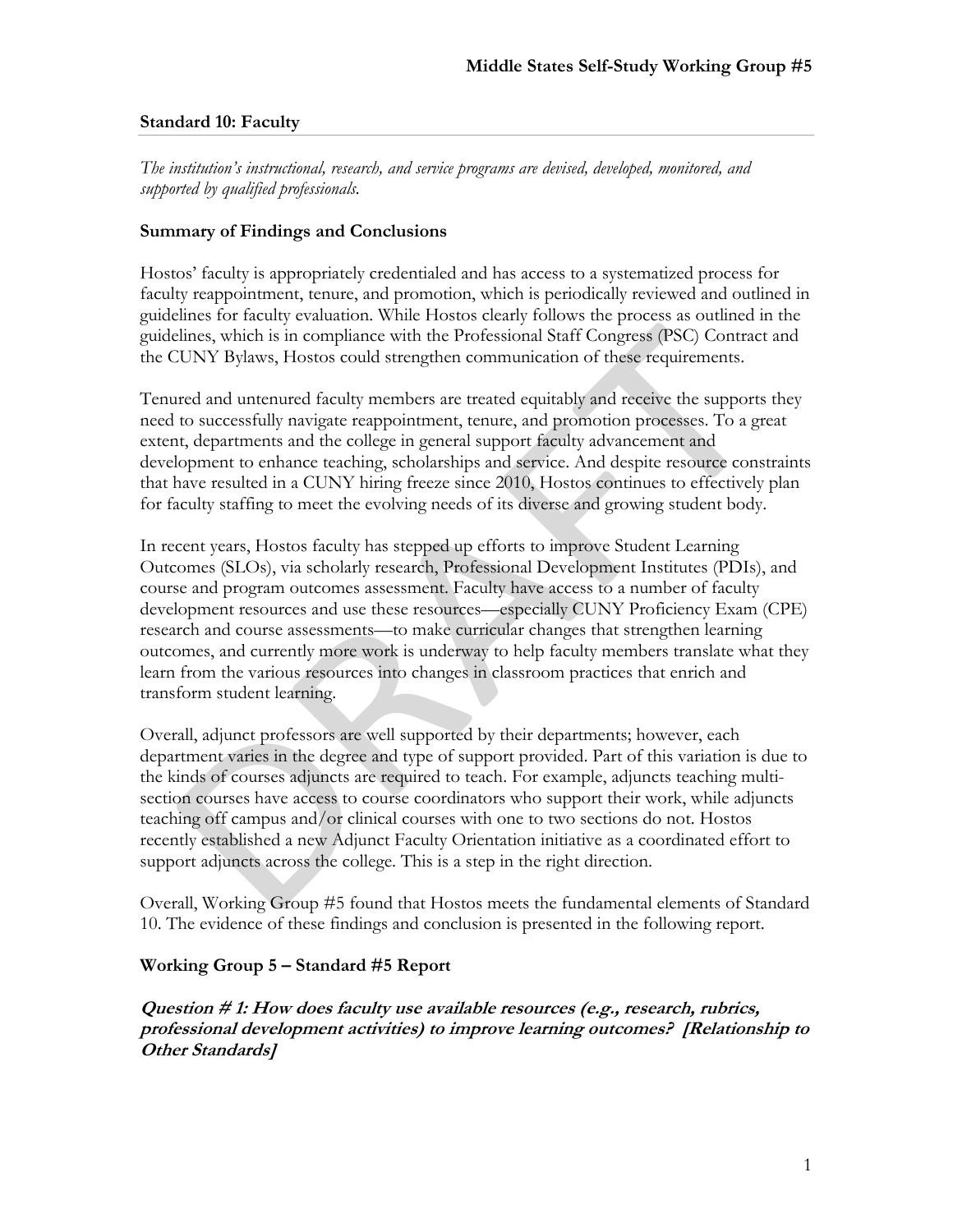Hostos currently employs 402 faculty members (D \*2010-11). The numbers of full-time and part-time faculty members over the previous five years are summarized in table 5.1 below.

|               | 2006-07                    | 2007-08                       | 2008-09 | 2009-10    | 2010-11           |
|---------------|----------------------------|-------------------------------|---------|------------|-------------------|
|               |                            |                               |         |            |                   |
| Full-time     | 164                        | 173                           | 164     | 172        | 181               |
| Part-time     | 151                        | .157                          | 163     | 185        | 221               |
| Total         | 315                        | 330                           | 327     | 357        | 402               |
| $\mathcal{C}$ | 1. . <i>I</i> n <i>. C</i> | $\Gamma$ $\tau$<br>at Danmark | $\pi$   | $\sqrt{ }$ | $\cdots$ $\cdots$ |

T 5.1: Hostos - Summary of Full-Time and Part-Time Faculty

*Sources: Integrated Post-Secondary Education Data System (IPEDS); National Center for Education Statistics, U.S. Department of Education* 

Of the current 181 full-time faculty, 53.1 percent hold a Ph.D. or Ed.D, and 39.8 percent have earned master's degrees. Of the current part-time faculty, 24.4 percent hold a Ph.D. or Ed.D, and 61.4 percent have earned master's degrees (D – OIR analyses of CUNY First data for Fall 2010).

Faculty use available resources to improve learning outcomes in a variety of ways, as outlined below.

## *A. Faculty members' scholarship.*

Some members have conducted pedagogical and content-based research that has influenced curriculum design. In 2008, the Center for Teaching and Learning began keeping a record of scholarly activity by Hostos faculty. A number of publications, conference presentations, and grants have been achieved in a broad range of pedagogical areas, as detailed in Table 5.2 on the following page. These include Language and Cognition, English, Mathematics, Information Studies, Natural and Behavioral Sciences, and Early Childhood Education. These accomplishments demonstrate Hostos faculty members' commitment to bringing higher standards to our academic programs and to promoting student learning.

Examples of recent faculty research that has enhanced teaching and learning include:

- Math faculty have investigated the ability of basic math students to develop problemsolving skills using a Polya scheme; math faculty are also currently conducting research with Hostos engineering majors that combines learning mathematics with its application to environmental efficiency of energy production.
- Humanities faculty have conducted research on the use of theater as a vehicle to explore new ways of teaching acting, voice and diction.
- Natural Sciences faculty have incorporated research on Alzheimer's into classes for science and Gerontology majors.
- Language and Cognition faculty have conducted research on educating English learners that has enhanced ESL teaching methodologies, combining direct-skill instruction, interactive approaches and process-based instruction that emphasizes engagement with challenging, authentic reading materials.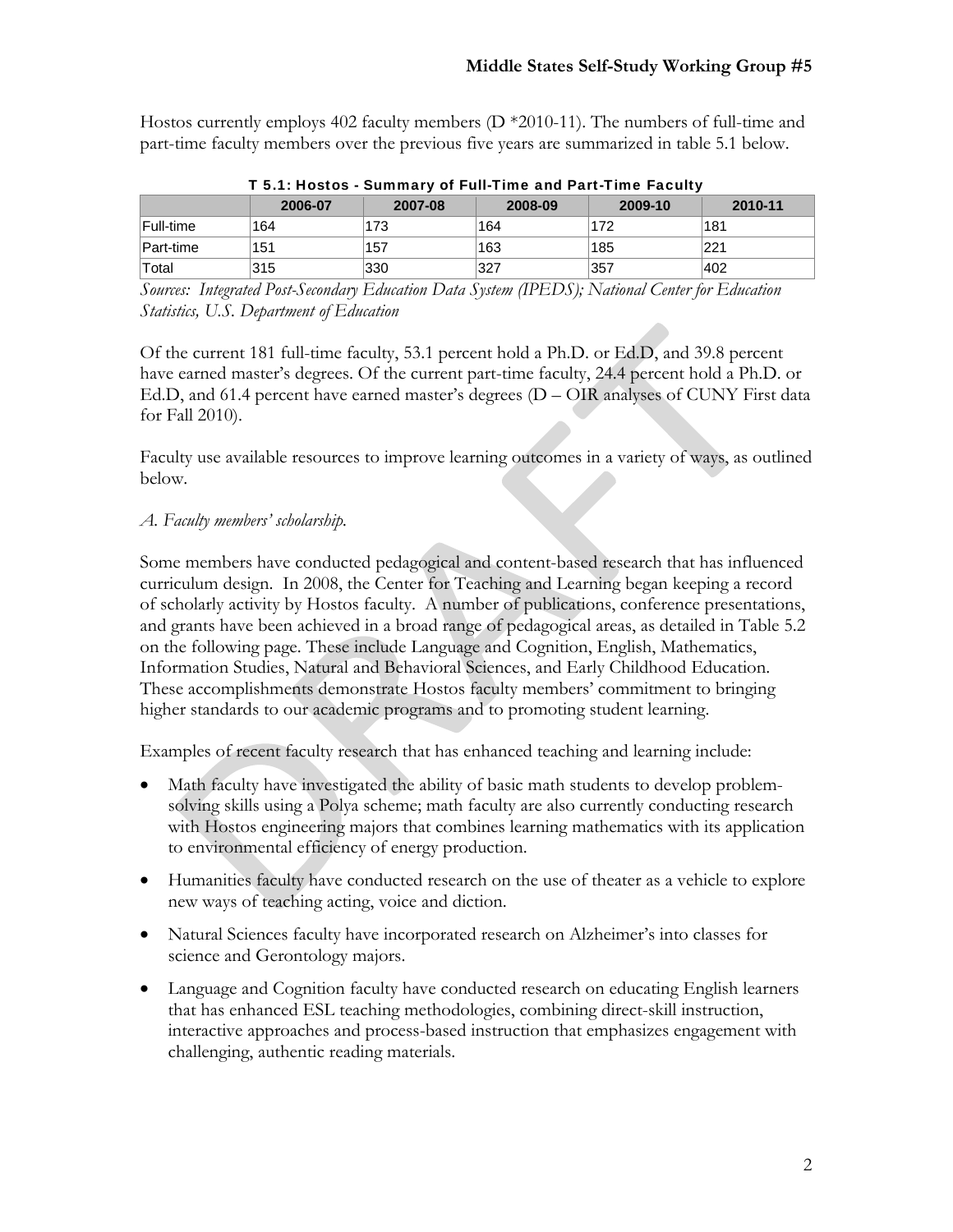The faculty scholarship activities cited below are only those related to curriculum development and research on student learning outcomes; faculty members produced many more publications and conference papers related to their disciplines which are not included.

| <b>Academic Year</b> | <b>Peer-Reviewed</b><br><b>Publications</b> | <b>Non</b><br><b>Peer-Reviewed</b><br><b>Publications</b> | <b>Conference</b><br><b>Presentations</b> | <b>Grants</b> |
|----------------------|---------------------------------------------|-----------------------------------------------------------|-------------------------------------------|---------------|
| 2009-2010            | 18                                          |                                                           | 22                                        | 21            |
| 2008-2009            |                                             |                                                           | 22                                        |               |
| 2007-2008            | 12                                          |                                                           | 21                                        |               |

|  | T 5.2: Evidence of Scholarship Related to Teaching and Learning |  |  |
|--|-----------------------------------------------------------------|--|--|
|  |                                                                 |  |  |

## *B. Professional development.*

The College has supported faculty members and curriculum development through a series of activities devised by the Center for Teaching and Learning (CTL). Participation in CTL activities is summarized in Table 5.3 below. The CTL has established the Committee for Beautiful Ideas (COBI) Competition and Retreat, new Faculty Orientation workshops, and diversity activities such as Women's History Month and Black and Latino Cultural Initiatives. The CTL has sponsored numerous additional workshops on range of topics, including advisement, e-portfolio, online resources, and mentoring. Many workshops are conducted by CTL staff and Hostos faculty, while some also bring in outside guest speakers. All these activities have promoted a better understanding of college life and available resources for faculty.

| <b>Academic Year</b> | <b>Curriculum</b><br><b>Development</b><br><b>Activities</b> | <b>Committees</b> | <b>Diversity</b> | <b>New Faculty</b><br><b>Orientations</b> | <b>Totals</b> |
|----------------------|--------------------------------------------------------------|-------------------|------------------|-------------------------------------------|---------------|
| 2009-2010            | 271                                                          | 91                | 40               | 251                                       | 653           |
| 2008-2009            | 180                                                          | 233               | b                | 164                                       | 582           |
| 2007-2008            | 335                                                          | 324               | 32               | 72                                        | 763           |

T 5.3: Professional Development Activities for Faculty - # of Participants

*NOTE:* this table includes COBI

COBI is noteworthy as a professional development activity designed to transform teaching and learning on campus. Since it was created in 2005, COBI has encouraged faculty to collaborate with colleagues both within and across disciplines to redesign classroom environments by infusing engaging and innovative ideas into the curriculum. Through a competitive process coordinated by a COBI subcommittee that has both faculty and administration representation, COBI makes recommendations to OAA for awards, following a review and selection process. To date, more than ten pedagogical projects have been implemented via COBI, and another 15 are currently being developed or are being used to pursue external grant opportunities.

In addition to the curriculum innovation awards, COBI hosts an annual three-day professional development retreat that permits individual faculty members (i.e., those whose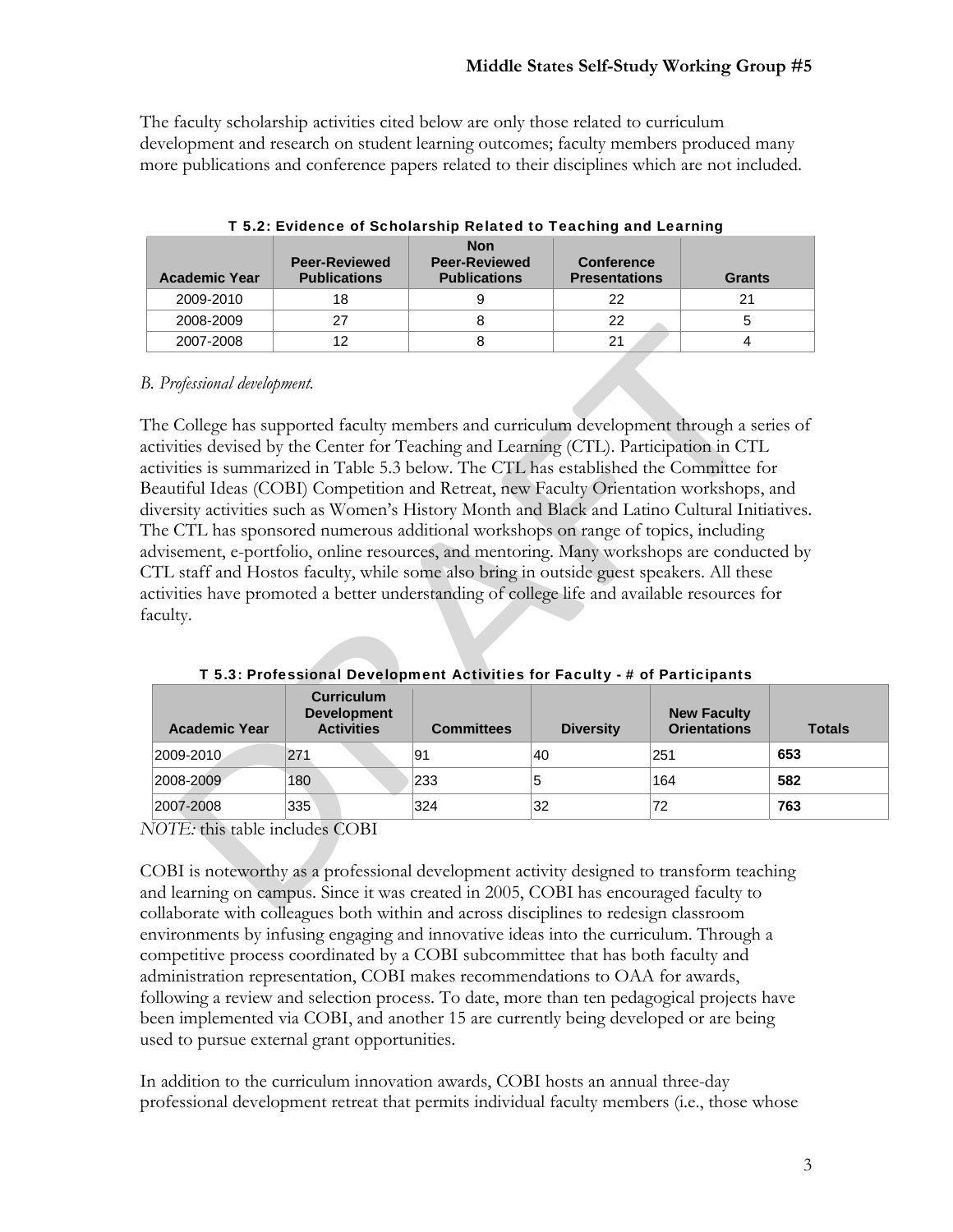curriculum proposals have been accepted), as well as faculty/staff in leadership positions (e.g., Provost, department chairs, and CTL advisory board members) to come together and focus on a particular issue of concern to the college. Topics of discussion have included outcomes assessment, general education, and student literacy in the context of developmental education.

Table 5.4 below summarizes the composition of participants in the COBI retreats.

|                      | 1 J.4. CODI. COMPOSITION OF FRITIDIPANTS AT FTOICSSIONAL DEVELOPMENT INCITEATS (FDIS) |              |                          |  |  |  |  |
|----------------------|---------------------------------------------------------------------------------------|--------------|--------------------------|--|--|--|--|
| <b>Academic Year</b> | <b>Faculty</b>                                                                        | <b>Staff</b> | <b>Off Campus Guests</b> |  |  |  |  |
| 2009-2010            |                                                                                       | 34           |                          |  |  |  |  |
| 2008-2009            |                                                                                       | 18           |                          |  |  |  |  |
| 2007-2008            | 66                                                                                    |              |                          |  |  |  |  |

#### T 5.4: COBI: Composition of Participants at Professional Development Retreats (PDIs)

#### *C. Course Assessment.*

Another example of faculty work designed to improve Student Learning Outcomes (SLOs) is evident from the increasing focus on course outcomes assessment on campus. Table 5.5 below details course assessments completed in the last five years.

| <b>Academic Year</b> | <b>Course Assessments Completed</b> |  |  |  |  |
|----------------------|-------------------------------------|--|--|--|--|
| 2010                 | 23 courses                          |  |  |  |  |
| 2009                 | 12 courses                          |  |  |  |  |
| 2008                 | 7 courses                           |  |  |  |  |
| 2007                 | 15 courses                          |  |  |  |  |
| 2006                 | 14 courses                          |  |  |  |  |
|                      |                                     |  |  |  |  |

#### T 5.5: Course Assessment Matrix\*

NOTE: This does not account for courses that have undergone assessment over multiple years, or the multiple sections of courses assessed.

In recent years, this has led to the establishment of clear SLOs in key discipline areas, including English, Math, Education, and Office Technology, as outlined in Table 5.6 below.

| <b>English</b>                                                                                                                                                                             | <b>Mathematics</b>                                                                                                                                                                                                                                                                                                                                                                     | <b>Education</b>                                                                                                                                                                                                                                     | <b>Office Technology</b>                                                                                                                                                                                                                                                                                                         |  |
|--------------------------------------------------------------------------------------------------------------------------------------------------------------------------------------------|----------------------------------------------------------------------------------------------------------------------------------------------------------------------------------------------------------------------------------------------------------------------------------------------------------------------------------------------------------------------------------------|------------------------------------------------------------------------------------------------------------------------------------------------------------------------------------------------------------------------------------------------------|----------------------------------------------------------------------------------------------------------------------------------------------------------------------------------------------------------------------------------------------------------------------------------------------------------------------------------|--|
| Demonstrate<br>a solid<br>grounding in<br>reading and<br>critical thinking<br>Improve<br>composition.<br>language<br>skills, and<br>writing as a<br>tool for the<br>expression<br>of ideas | Translate between written,<br>symbolic-numerical, algebraic,<br>geometrical and/or logical<br>mathematical statements<br>Work proficiently with a schema of<br>mathematical objects/operations<br>generalized from previous<br>knowledge<br>Work proficiently with process,<br>objects and operations learned by<br>applying inverse processes and<br>operations to previously learned | Think critically about<br>the philosophy, goals,<br>objectives,<br>curriculum.<br>methodology,<br>assessment<br>techniques and<br>materials appropriate<br>in an educational<br>setting<br>Apply the concepts<br>learned in the<br>Teacher Education | Read, understand and<br>prepare standard types of<br>business documents<br>Produce accurate business<br>documents and reports using<br>computers and apply<br>appropriate editing and<br>language skills<br>Demonstrate appropriate<br>technological skills, including<br>word processing/keyboarding,<br>spreadsheets, database |  |
|                                                                                                                                                                                            | knowledge<br>Demonstrate critical thought                                                                                                                                                                                                                                                                                                                                              | Program to a                                                                                                                                                                                                                                         | management and the Internet                                                                                                                                                                                                                                                                                                      |  |

## T 5.6: Student Learning Outcomes (SLOs) Established – in Sample Discipline Areas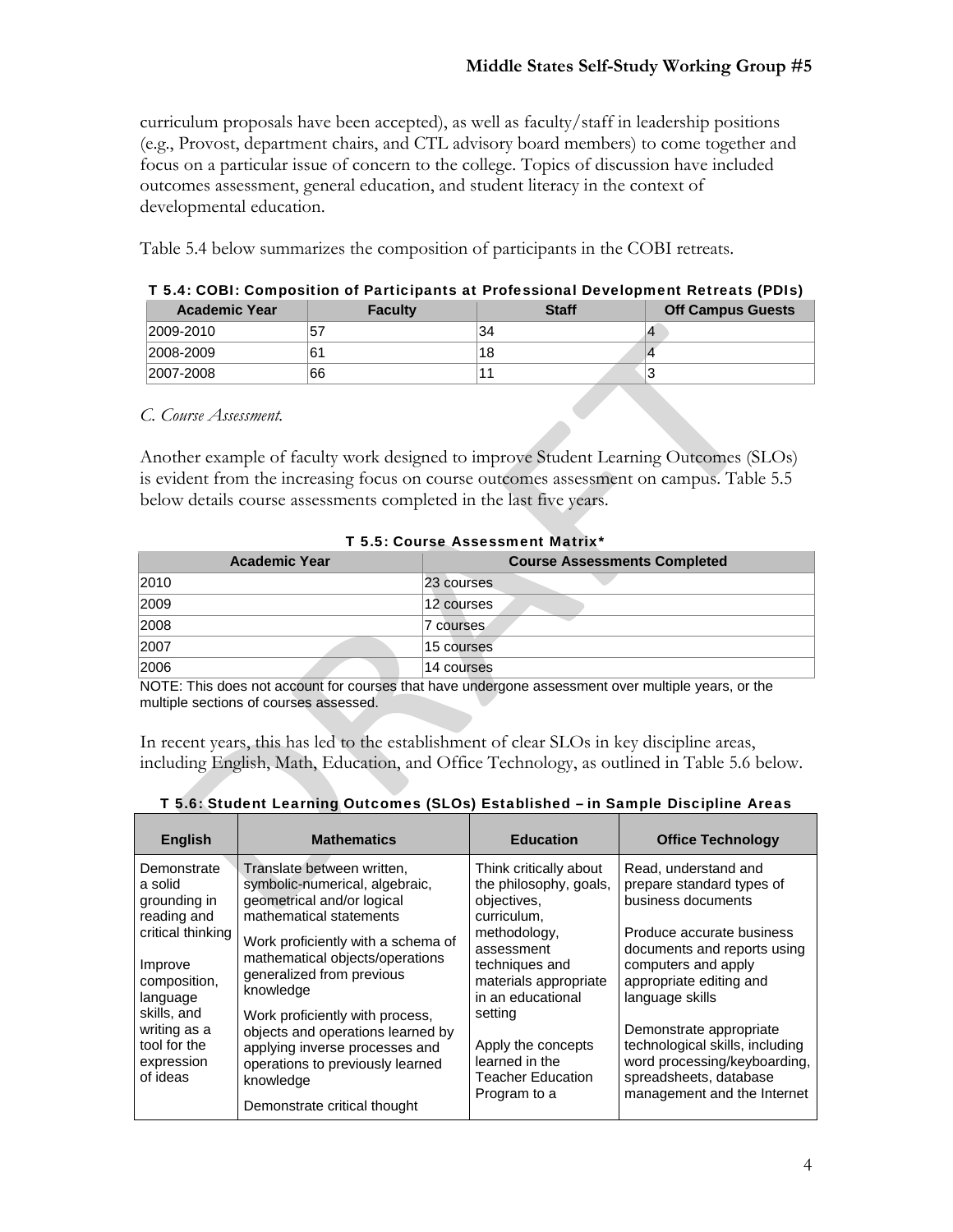| Produce well-<br>structured and   | necessary to work proficiently with<br>new objects/processes and                                 | classroom setting                                          | as a research tool                                                                                                                                    |
|-----------------------------------|--------------------------------------------------------------------------------------------------|------------------------------------------------------------|-------------------------------------------------------------------------------------------------------------------------------------------------------|
| varied essays                     | notation obtained when different<br>areas of mathematics are related to                          | Demonstrate effective<br>oral and written                  | Use appropriate information<br>processing, internet and                                                                                               |
| Write critically<br>about various | one another                                                                                      | communication skills                                       | research tools in an office<br>environment                                                                                                            |
| genres of<br>literature           | Read, understand and demonstrate<br>critical thought necessary to<br>determine what mathematical | Use appropriate<br>interpersonal skills<br>with adults and | Perform effective routine<br>workplace procedures to                                                                                                  |
| Demonstrate<br>research skills    | structures/ processes learned in a<br>course are required to solve<br>application problems       | children                                                   | records information<br>management, telephone                                                                                                          |
| Exhibit the                       | Reason effectively with quantitative<br>and scientific data                                      | Locate, evaluate and<br>use information                    | communications and mail<br>management                                                                                                                 |
| correct use of<br>MLA style       |                                                                                                  | literacy skills in a<br>variety of formats                 | Perform office accounting and<br>record-keeping functions as<br>they relate to service<br>business                                                    |
|                                   |                                                                                                  |                                                            | Exhibit leadership and<br>interpersonal and customer<br>relations skills in a diverse<br>work environment to complete<br>individual and team projects |

# *D. Information Literacy Workshops.*

Information literacy is an important part of Hostos' course offerings. Currently, 48 full-time faculty members, representing a cross section of the College's academic departments, require their students to take at least one information-literacy workshop. In each academic year from 2003 to 2010, between 45 to 50 percent of the total number of enrolled students took at least one information-literacy workshop at the Hostos library. In addition, in 2009, Library faculty analyzed data that tracked close to 2,000 students at Hostos over a five-year period to determine the impact of information literacy instruction on standard indicators of student success—retention, graduation rates, pass rates on required proficiency exams in math, reading, and writing, GPA and credits earned. The data showed that students who took information literacy workshops had a significantly higher rate of success in every category than students who did not participate in the College's information literacy program. ( $D^*$ Laskin, M. (2009). Information Literacy and Student Success: Longitudinal Study. Unpublished (noted in 2009 PRR follow-up letter)

# *E. CUNY Proficiency Exam (CPE) Assessment.*

Until the CUNY Proficiency Exam (CPE) was discontinued in 2010, Hostos faculty engaged in numerous activities to ensure that students were learning the critical thinking skills that this exam required. For example, in 2008-09, Writing Across the Curriculum (WAC) faculty created a template to assist other faculty and support instruction for student success on the written portion of the exam. An Online Repository teaching tools was also created  $(D^*)$ . Through these and other activities, by 2009-10, CPE-like assignments were included in Writing-Intensive (WI) courses in History, Business, and Sociology; English 110 and 111 final exams were also tailored to include skills assessed in the CPE.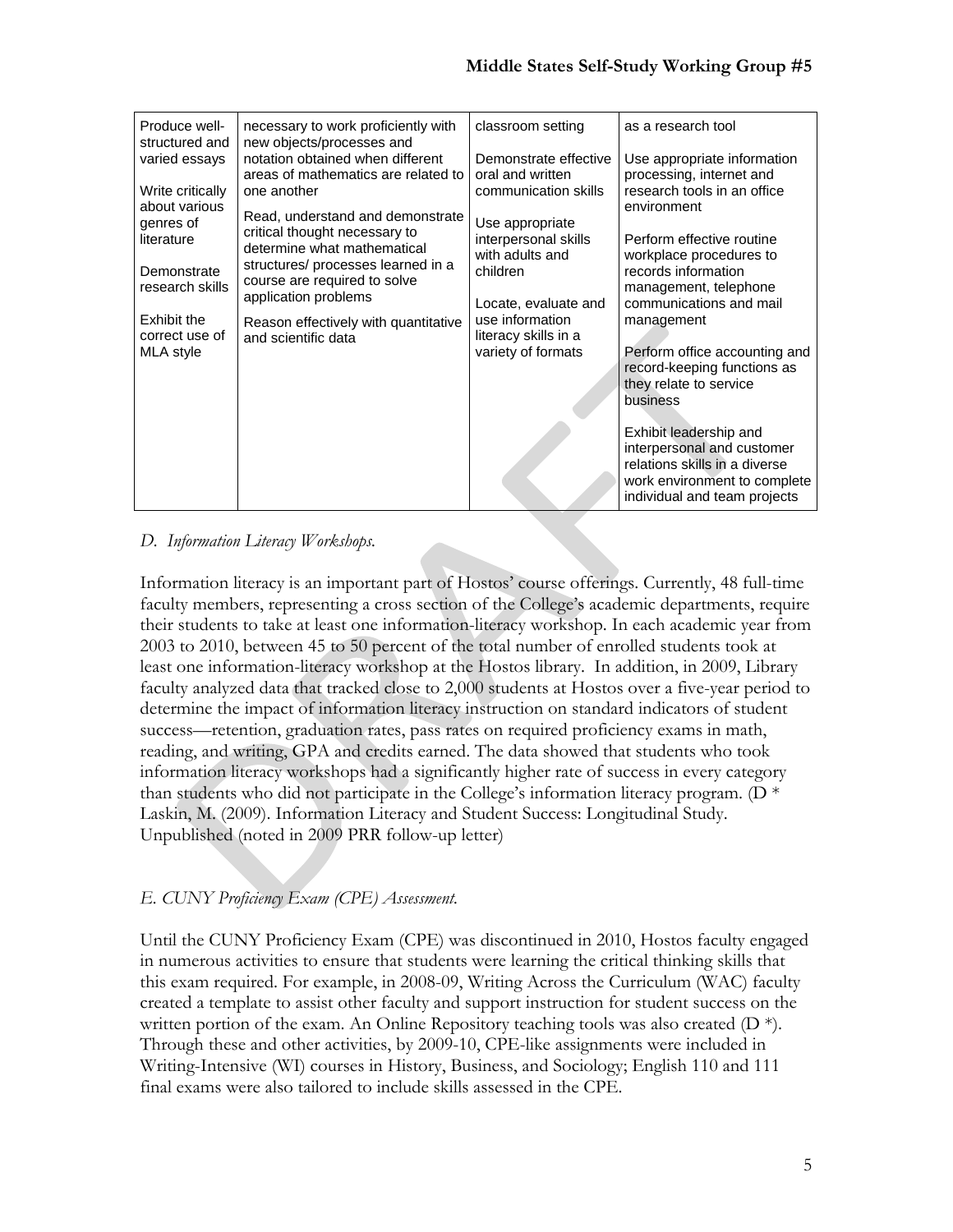Hostos believes these supports to faculty contributed to high pass rates on the CPE (see Table 5.7 below), a real accomplishment given that Hostos consistently accepts the least prepared students in CUNY.

| <b>Academic Year</b> | <b>CPE Passing Rate</b> | <b>Hostos Compared to Senior CUNY Colleges</b> |
|----------------------|-------------------------|------------------------------------------------|
| 2009-2010            | 95.1%                   | <b>Higher Than Four Senior Colleges</b>        |
| 2008-2009            | 90.8%                   | Higher Than Four Senior Colleges               |
| 2007-2008            | 87.3%                   | Higher Than Three Senior Colleges              |

#### T 5.7 CPE Pass Rates

## *F. Writing Across the Curriculum (WAC).*

Hostos has one of the most successful Writing Across the Curriculum (WAC) programs within CUNY. (D – Analyzing the Impact of Writing Across the Curriculum at Hostos Community College of The City University of New York. Report by Carole Meagher, Consultant, University of San Francisco, August 2011. Report on Hostos Community College/CUNY from Dr. Charles Schuster, Consultant and External Evaluator, University of Wisconsin, Milwaukee. May 13, 2009.) Hostos' WAC program actively encourages and assists faculty in the development of Writing Intensive (WI) courses and approves each WI course developed by faculty under the guidance of a WAC fellow. Through both informal and formal assignments and tasks (e.g., journals, reflective essays, research papers), WI courses develop a broad range of skills and strategies. These include: writing to learn; using writing as a way to comprehend difficult texts; developing awareness of audience and purpose in discipline-specific writing; improving writing proficiency through greater fluency, clarity, and correctness; fostering critical analysis and critical thinking; enhancing research skills. By the end of spring 2011, Hostos had 90 certified WI sections created by 64 different faculty members who represent every department of the college. In addition, 17 WI courses are available for students who are in developmental English courses (ENG/ESL 091).

## **Question # 2: How equitably is service to the department, the institution, and the community shared among faculty, both tenured and untenured? [Relevant Institutional Issue]**

Table 5.8 below shows a breakdown of untenured and tenured faculty on campus over the past few years.

|           | .                                              |                                    |                                  |                                                              |  |  |  |
|-----------|------------------------------------------------|------------------------------------|----------------------------------|--------------------------------------------------------------|--|--|--|
| Year      | <b>Tenured and</b><br><b>Untenured Faculty</b> | <b>Untenured</b><br><b>Faculty</b> | <b>Tenured</b><br><b>Faculty</b> | <b>Untenured to Tenured</b><br><b>Faculty Ratio for Year</b> |  |  |  |
| 2007-2008 | 153                                            | 57                                 | 96                               | 3.5                                                          |  |  |  |
| 2008-2009 | 155                                            | 60                                 | 95                               | 3:5                                                          |  |  |  |
| 2009-2010 | 154                                            | 51                                 | 103                              | 1:2                                                          |  |  |  |

T 5.8: Total Faculty – Untenured and Tenured

To answer this question, the working group defined equity as the even distribution between Tenured (T) and Untenured (UT) full-time faculty members serving on college-wide, Office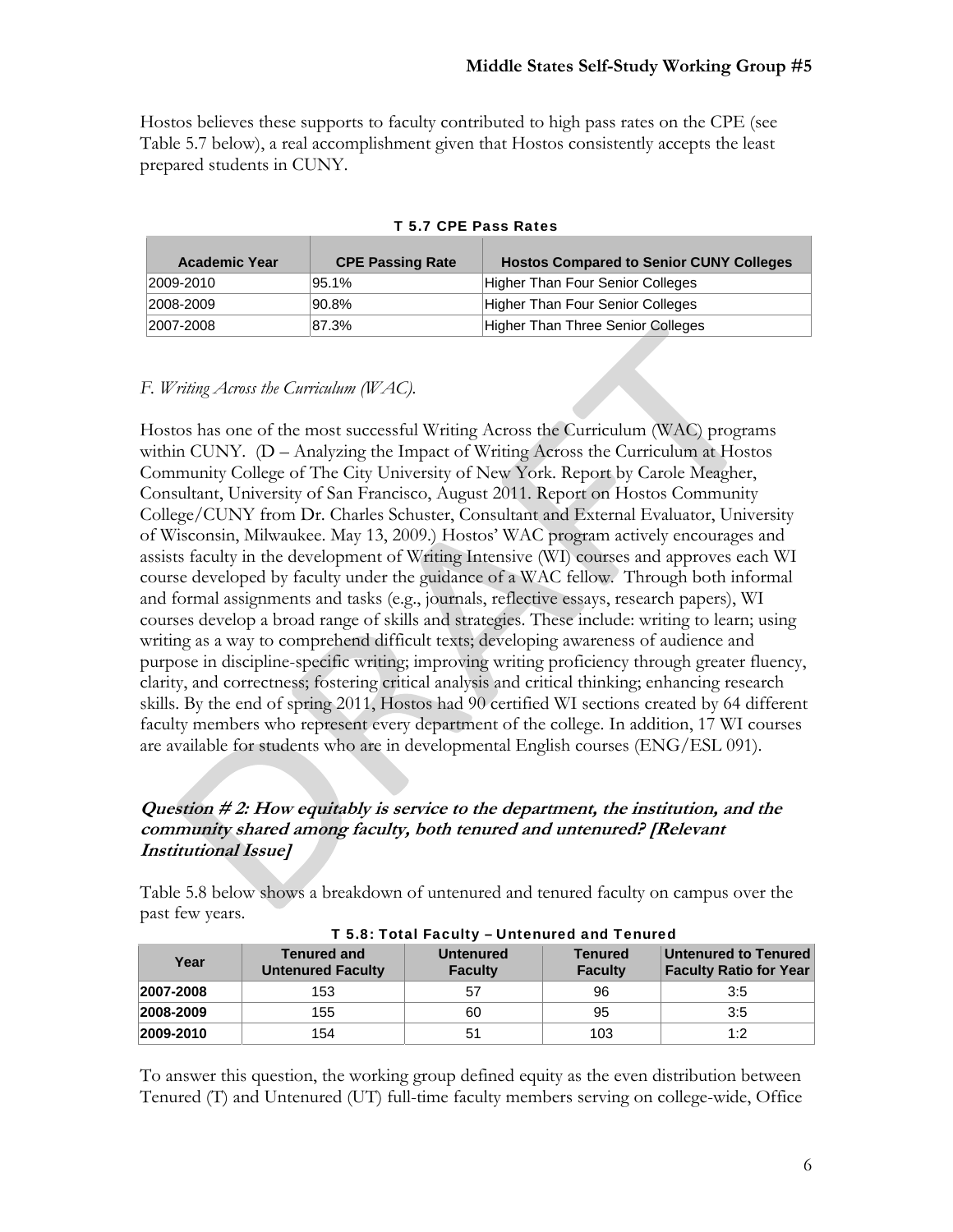of Academic Affairs (OAA), and department committees. The working group calculated equitable distribution for committees based on an overall yearly college ratio of untenured to tenured faculty. It calculated equitable distribution based on an overall ratio of untenured to tenured faculty for each individual department. Distribution of Untenured to Tenured committee members was matched to the overall yearly ratio to determine whether the committee composition is equitable or whether one group, tenured or untenured, is over or underrepresented. These numbers include both untenured and tenured faculty positions as well as CCE and CCE track lectureship positions. Substitutes and adjuncts have been excluded for the purpose of this study.

The following highlights findings from this analysis.

## *A. College-wide Committees*

It should be noted that the equity distribution formula does not apply to the College Senate and its committees, nor to the College-wide P&B. Membership on these committees is stipulated by Hostos' Charter of Governance. (D\*)

The College Senate relies on its Committee on Committees (composed of 9 Senate members including 2 students members and one member from the instructional staff elected by members of the Senate) to ensure representation and equity among all college constituencies including tenured and untenured faculty. (D – Charter Article VII, Sec. 4). Tenured and untenured equity distribution is also affected by particular governance membership requirements. Specifically CUNY Bylaws and the Charter of Governance mandate that all members of the College-wide P&B and College-wide Curriculum Committee be tenured. However, Department P&B committees are allowed one out of five members to be untenured.

## *B. Office of Academic Affairs OAA Committees.*

Faculty representation was designated as equitable for the 2009-2010 academic year, in which untenured faculty members were underrepresented in six OAA committees, tenured faculty were underrepresented in five OAA committees and one OAA committee was equally represented. Not enough data were available to calculate service equity for OAA committees for 2008-2009 or 2007-2008. See Appendix 5.1 for further details of this analysis.

## *C. Department Committees.*

The departmental P&B membership is stipulated by Hostos' Charter o Governance. However the equity formula was applied to an analysis of departmental curriculum committees.

For the 2009-2010 academic year, untenured faculty members were underrepresented in five department curriculum committees, tenured faculty was underrepresented in two department curriculum committees and two departments showed equal representation. For the 2008- 2009 academic year, untenured faculty members were underrepresented in six department curriculum committees, tenured faculty members were underrepresented in two department curriculum committees, and one department showed equal representation. For the 2007-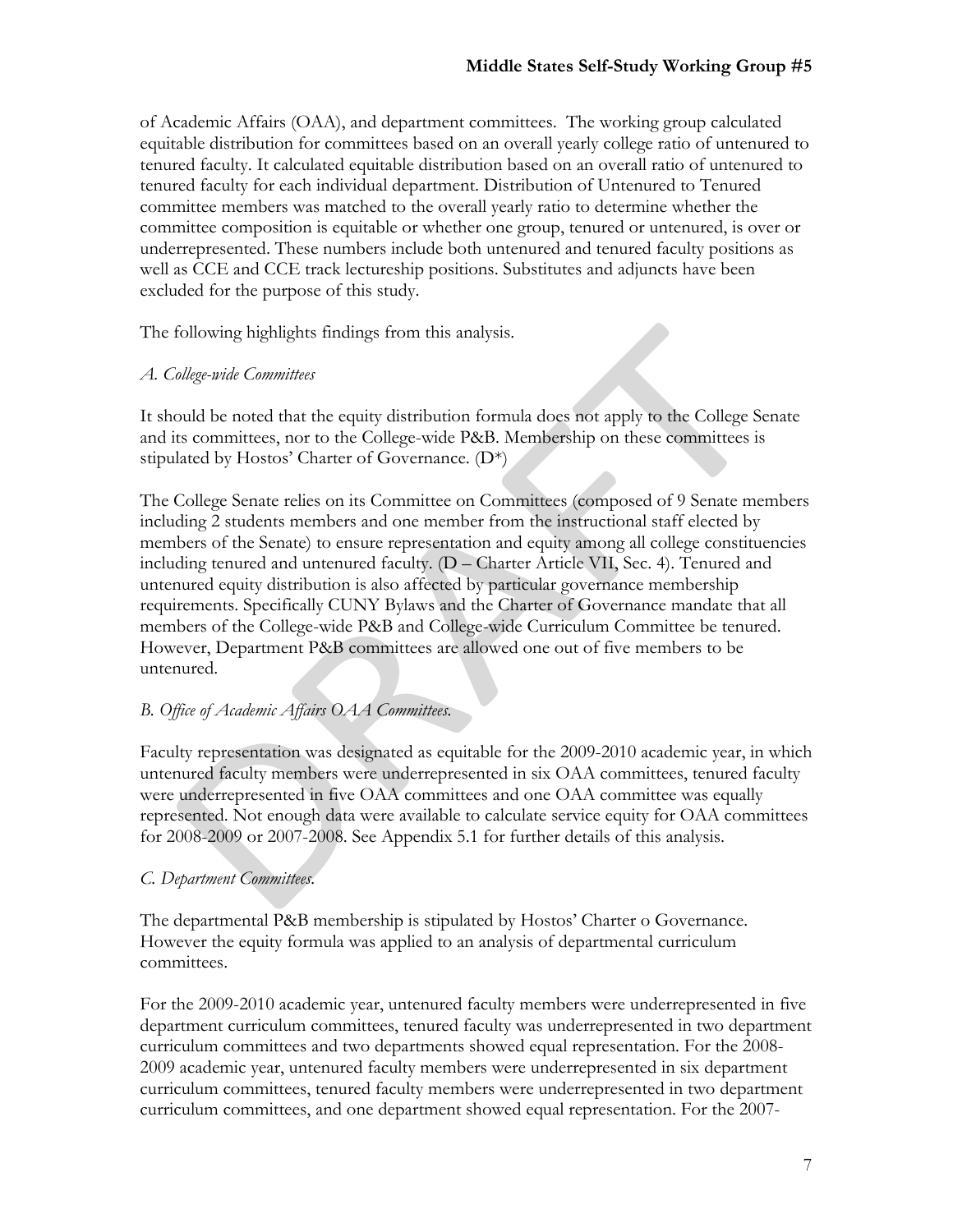2008 academic year, untenured faculty members were underrepresented in seven department curriculum committees, tenured faculty members were underrepresented in one department curriculum committee, and one department showed equal representation. A longitudinal study of academic years 2007-2008, 2008-2009 and 2009-2010 shows department curriculum committees moving toward a more equal distribution of untenured to tenured faculty. See Appendix 5.2 for further details of this analysis.

Of note, service to the institution is documented in the annual Faculty Activity Reports and portfolios (used to inform reappointment, tenure, and promotion), yet generally not included by departments in the OAA end-of-year report they submit to the Provost (which is then aggregated by the Provost and presented to the President to document major areas of work for the year and inform future priorities).

## **Question # 3: What mechanisms exist for regular review of reappointment, tenure, and promotion requirements? Are decisions made equitably? Are these requirements effectively communicated to faculty? [Compliance/Relevant institutional issue]**

### *A. There exists systematized mechanisms for reappointment, tenure, and promotion*

Hostos employs a multi-faceted faculty evaluation process to assess faculty according to three primary criteria: 1) teaching; 2) scholarly progress; and 3) service. (D – annual evaluation forms).

Hostos uses a five-component process to make this assessment

- 1. *Classroom observations:* Once each semester, department colleagues, appointed by the Chair of the department Personnel and Budgeting (P&B) Committee, conduct classroom observations and submit written reports.
- 2. *Student evaluations:* Students evaluate each course and instructor using a standard questionnaire submitted anonymously, with results tabulated and shared with faculty by the Office of Institutional Research (OIR).
- 3. *Faculty Activity Report:* Faculty members submit Faculty Activity Reports listing accomplishments to a colleague appointed by the Chair/P&B for evaluation.
- 4. *Annual evaluations by chairs:* The annual evaluator then assesses the faculty member as satisfactory or unsatisfactory, and provides recommendations.
- 5. *Professional portfolios for reappointment, tenure, and promotion:* The portfolio system now serves as a primary tool to provide guidance to faculty to document the extent to which they meet the three primary criteria for reappointment, tenure, and promotion. Faculty members receiving reappointment or promotion submit professional portfolios (i.e., which include their CV, classroom observations, student evaluations, and annual evaluation) to their department P&B Committees. The department P&Bs determine what recommendations to forward to the Provost and the College-wide P&B. The College-wide P&B makes final recommendations to the President.

See Appendix 5.3 for a more detailed description of each of these five process components.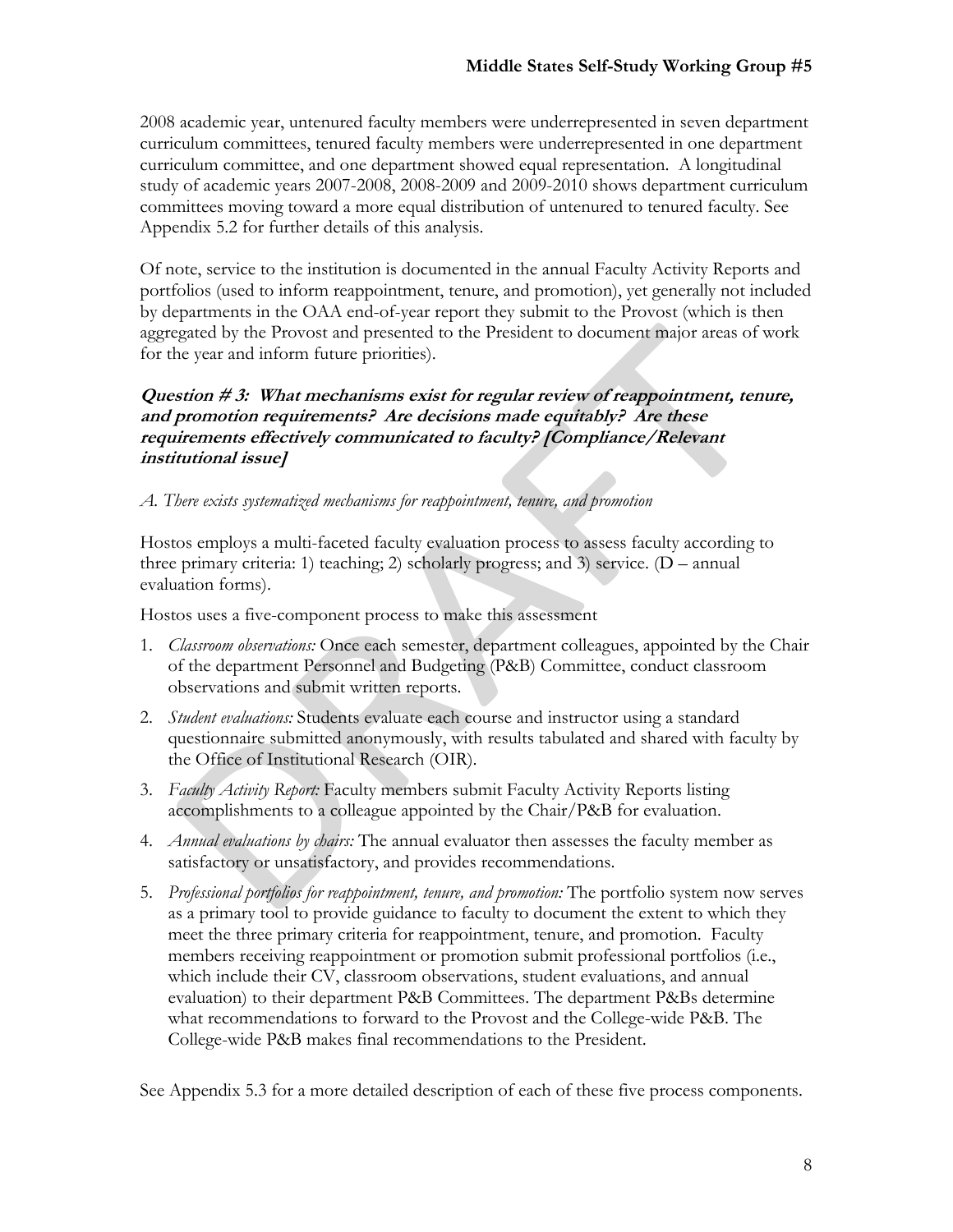## *B. Evidence exists that decisions of reappointment, tenure, and promoted are made equitably.*

Decisions are equitable across departments. The criteria for these decisions are set forth the CUNY Board of Trustees Bylaws, the State of the Board of Higher Education on Academic Personnel Practice in The City University of New York, the CUNY collective bargaining agreement, and Hostos' own Guidelines for Faculty Evaluation. Different disciplines have had the opportunity to provide clear guidelines specific to their areas so that each professor clearly understands how he/she is to be evaluated.

We believe that the criteria as well as the clear guidelines assist candidates as well as decisionmakers greatly so that everyone understands what is expected. The vast majority of candidates for reappointment, tenure, and promotion are approved. This is supported by the statistics. Of the over 500 decisions made since 2003 regarding reappointment, tenure, and promotion, 95% have resulted in a candidate being reappointed, granted tenure, and promoted. When a candidate is not recommended for reappointment, he or she has the opportunity to appeal the decision to a committee made up of the Provost and two members from the departmental personnel and budget committee. If the appeal is denied, the candidate has the opportunity to appeal directly to the President of the college. Denial of tenure may result in a grievance. Each case is different and the outcome may lead to an extension of time toward tenure and/or some other remedy.

## *C. Overall, requirements for reappointment, tenure, and promotion are periodically updated and effectively communicated.*

At present, requirements for reappointment, tenure, and promotion are updated and communicated to faculty members through the *Guidelines for Faculty Evaluation (*available to entire college community online), junior Faculty Orientation sessions organized by OAA, and department chair periodic communications.

The *Guidelines for Faculty Evaluation*, now in its 4<sup>th</sup> edition, clearly communicate specific requirements for each of the reappointments prior to tenure. For example, in the 2003 edition, departments and the College-wide P&B adopted the portfolio system, a transparent system that allows those in leadership positions to make impartial evidence-based decisions. The guidelines also lay out an approximate timeline for the evaluation process, which indicates when a specific action will be taken**.**

## **Question # 4: To what extent does each department, and the College in general, support the advancement and development of faculty to enhance teaching, scholarship, and service. [Compliance]**

### *A. A number of supports exist for faculty advancement and development.*

Full-time faculty members are offered myriad supports for professional development – within their departments, from OAA and other divisions, and from CUNY. Key examples include: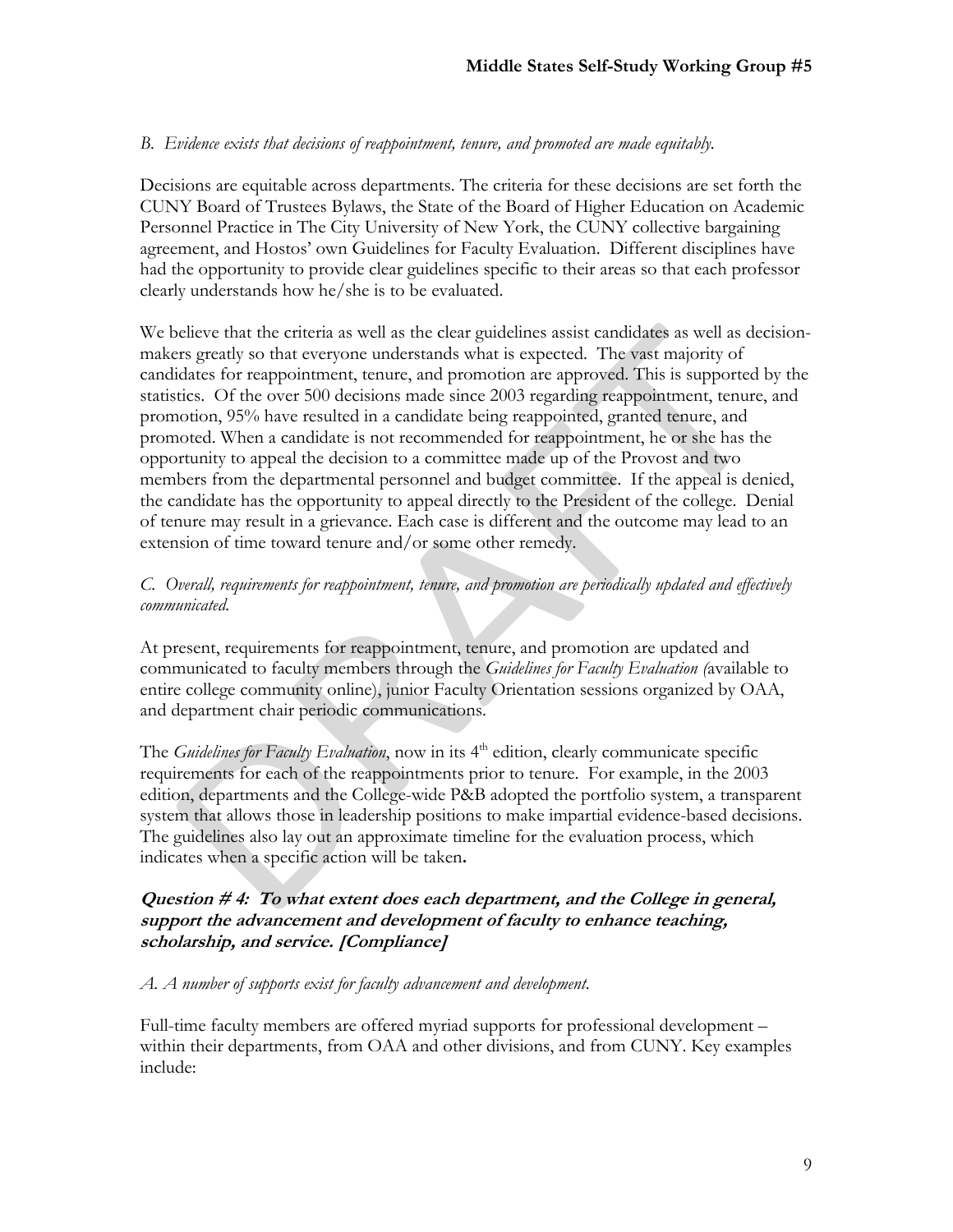- *Classroom observations*, through which a department colleague provides help and guidance based on direct observation of a faculty member's teaching;
- *Student evaluations*, where students provide ratings of professors at the end of each course; and
- *Faculty Activity Reports*, where each faculty members records progress, activities, and accomplishments for the academic year, and provides this to his/her department chair.

See Appendix 5.4 for further details of these and numerous other supports provided by departments, the College in general, and CUNY.

## *B. Faculty express satisfaction with teaching, scholarship, and service supports provided.*

Faculty members appear satisfied with most supports at the college, as evidenced by Hostos faculty data on the Faculty Experience Survey administered periodically by CUNY. Some recent findings of note:

- Since 2005, full-time faculty at Hostos are more satisfied than in previous years with the availability of instructional software and Internet connections, as well as the holdings of the library in print and electronic form, but are less satisfied with support for computerrelated activities.
- Faculty are generally satisfied with the availability of small internal grants, and with the help available for grant applications in the 2009 survey, yet Hostos does not score as well for availability of sabbaticals and reassigned time for research when compared to 2005 survey results.
- Hostos also does not do as well in the 2009 survey on the question of class size and workload.
- On the measure of administrative support for intellectual life, Hostos went from ranking seventh of 19 colleges in terms in 2005, to ranking ninth of 19 in 2009.
- When faculty were asked if they felt they were full and equal members of decisionmaking in their department, if assignments were equitably distributed, and if they were being supported in the development of their teaching, Hostos scored in the top three on all measures in 2009, the first time these questions were asked.

# **Question # 5: How well are Adjuncts supported and supervised in their departments? [Compliance; Relevant Institutional Issue]**

## *A. Adjuncts offered myriad supports.*

Within departments, across the College and within the broader CUNY community, adjunct professors are offered many supports.In addition to supports provided to adjuncts at the university-wide level (e.g., faculty development provisions available through union contracts, compensation for office hours), adjuncts at Hostos have most of the same supports and services outlined in Appendix 5.4 Snapshot of Hostos/CUNY Support for Faculty to Question 4.

These include:

Classroom observations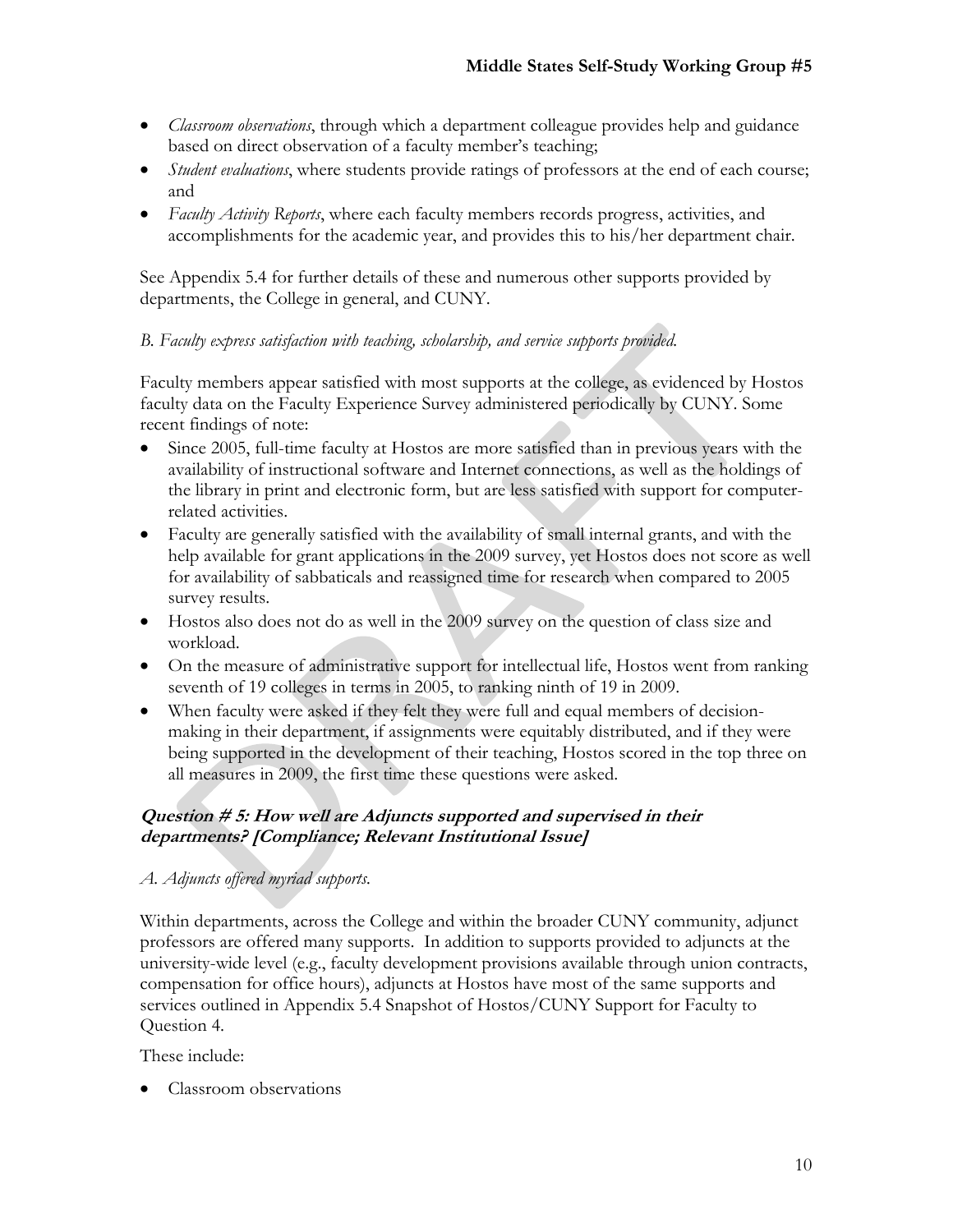- Student evaluations
- Departmental professional initiatives
- Regular departmental faculty meetings
- Hostos e-mail accounts
- Tutorials offered by OIT
- Online tools provided by OIR
- Access to Gen Ed competencies and mapping tool

Some departments also have adjunct handbooks and/or assign a full-time faculty mentor to support adjunct faculty.

The Office of Academic Affairs (OAA) recently established a new Adjunct Faculty Orientation initiative as a coordinated effort to support adjuncts across the college. This new effort is designed to expose adjunct faculty to a more thorough orientation on college's policies, procedures and resources than they might receive within their departments.

See Appendix 5.5 for a detailed chart of the different supports available to adjunct faculty.

## *B. Adjuncts express satisfaction with support provided*

According to Hostos adjunct reported data on recent Faculty Experience Surveys, which queries adjunct satisfaction on a number of indicators (e.g. office space, timely notification of reappointment, feeling welcomed, teaching freedom), Hostos is in the middle of the pack compared to other CUNY community colleges in terms of the adjunct satisfaction with the supports they receive from the college.  $(D^*)$  However, since response rates of Hostos faculty have been low, more analysis is needed to understand the level of adjunct satisfaction with supports provided.

## **Question # 6: How well does the college plan for faculty staffing needs (e.g., faculty retirement) to meet the needs of the changing student body, University requirements, and work force? [Improvement]**

The yearly process for assigning new faculty members occurs when the Chairs convey their department's faculty status and needs to the Provost through reports on student enrollment trends and open faculty positions. The Academic Planning Committee reviews every budget line item to create a Faculty Line Report; to proceed all Chairs must sign-off on the report. In response to changes in the student body, faculty positions are not automatically filled in the department in which there is a vacancy. For example, if a faculty member retires in a department in which student enrollment has steadily declined, that position becomes a floating faculty position. If another department has an increase in enrollment, the open position is given to that department.

As described in response to Working Group 2, Standard 3, Question 6, the faculty student ratio has not changed. However, given projected enrollment increases, Hostos will need to consider various scenarios for faculty staffing in the future.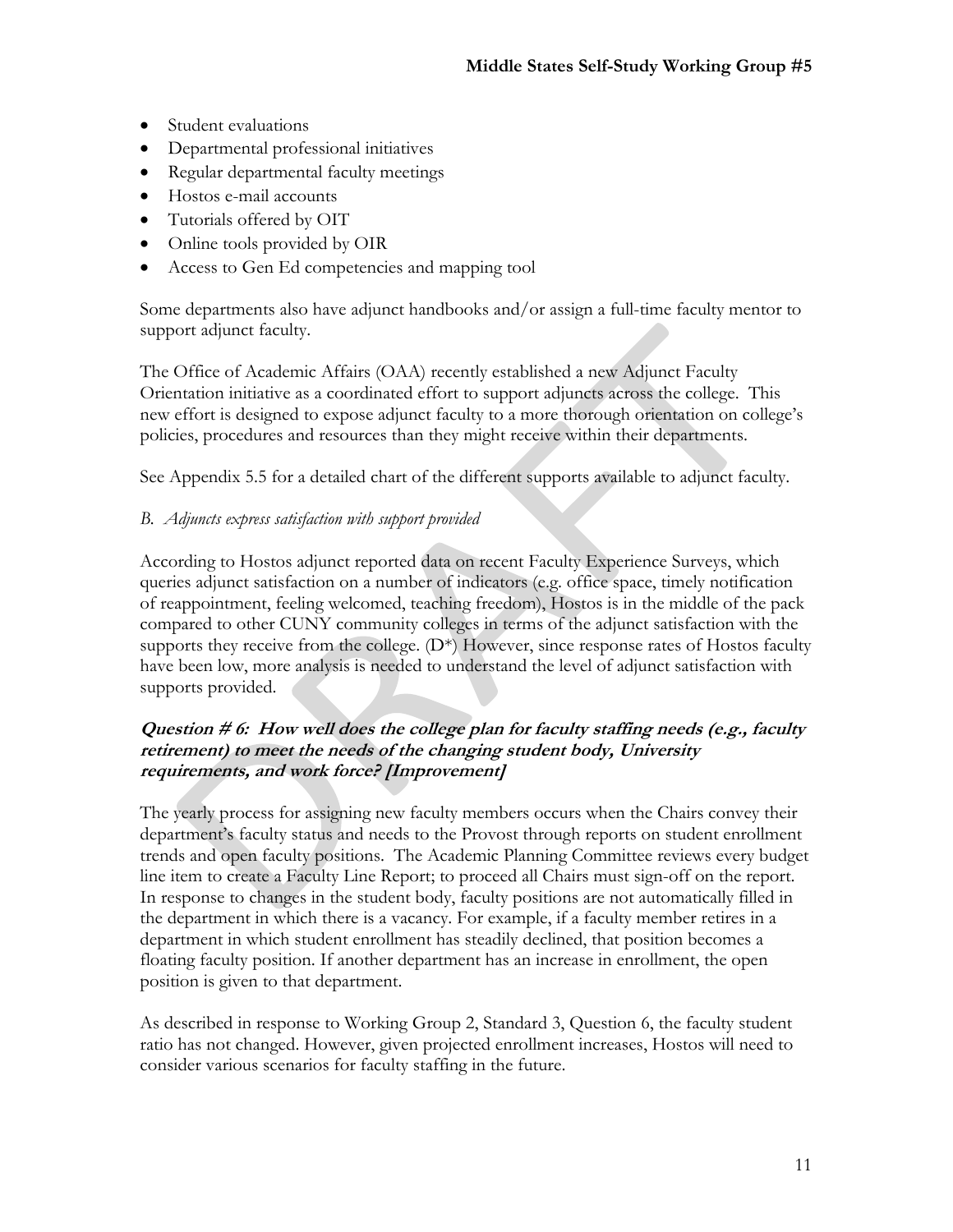In addition, as the college implements its new 2011-16 Strategic Plan  $(D^*)$ , it will reconstitute an Environmental Scanning committee that convened several years ago to consider how external trends and forces impact the college's academic programs and supports. This committee will help forecast faculty staffing needs within the context of higher education and workforce trends.

## **Relationship with Other Standards**

The issue of faculty treatment, qualifications, and professionalism relates to analysis across all other standards. However, the questions here relate most directly to the following other working group standard and question.

| Working |                             |             |
|---------|-----------------------------|-------------|
| Group   | Standard                    | Question(s) |
|         | 3 – Institutional Resources |             |

#### **Recommendations**

- 1. Pursue additional funding to improve faculty teaching practices and curriculum development centered on improving student learning outcomes.
- 2. Expand course assessment and associated faculty development efforts so that it becomes part of Hostos' ongoing culture of student learning outcomes assessment.
- 3. Track the effectiveness of the faculty PDIs and other faculty development supports.
- 4. Include a category within the department template of the OAA end-of-year report to include service to the college and department. An overall picture of faculty service would help OAA determine which faculty members, tenured or untenured, may be over or under-serving. The end-of-year report for the 2009-2010 academic year included a list of OAA committees and members.
- 5. Establish an annual service award based on evidence provided in the OAA end-of-year report on service. Present this data in tandem with the teacher-of-the-year award and faculty publication/presentation booklet.
- 6. Track periodically service equity to determine if the group (i.e., untenured faculty) is under or overrepresented.
- 7. Post online all forms and sample documents, as well as an appendix to the guidelines for faculty evaluations, required or optional, that are use in the reappointment, promotion, and tenure processes. In the Guidelines for Faculty Evaluations, include descriptions and forms for all mechanisms and tools used to review faculty (i.e., the Faculty Activity Report, classroom observation forms, student evaluation questionnaire, and annual evaluation forms.)
- 8. Create and publish online *Adjunct Policies and Procedures Handbook* to thoroughly describe policies and procedures, including relevant advisories, contact information, forms and documents.
- 9. Conduct a series of interviews and questionnaires with Chairs and Coordinators to understand and standardize how Hostos supports and mentors its adjunct faculty.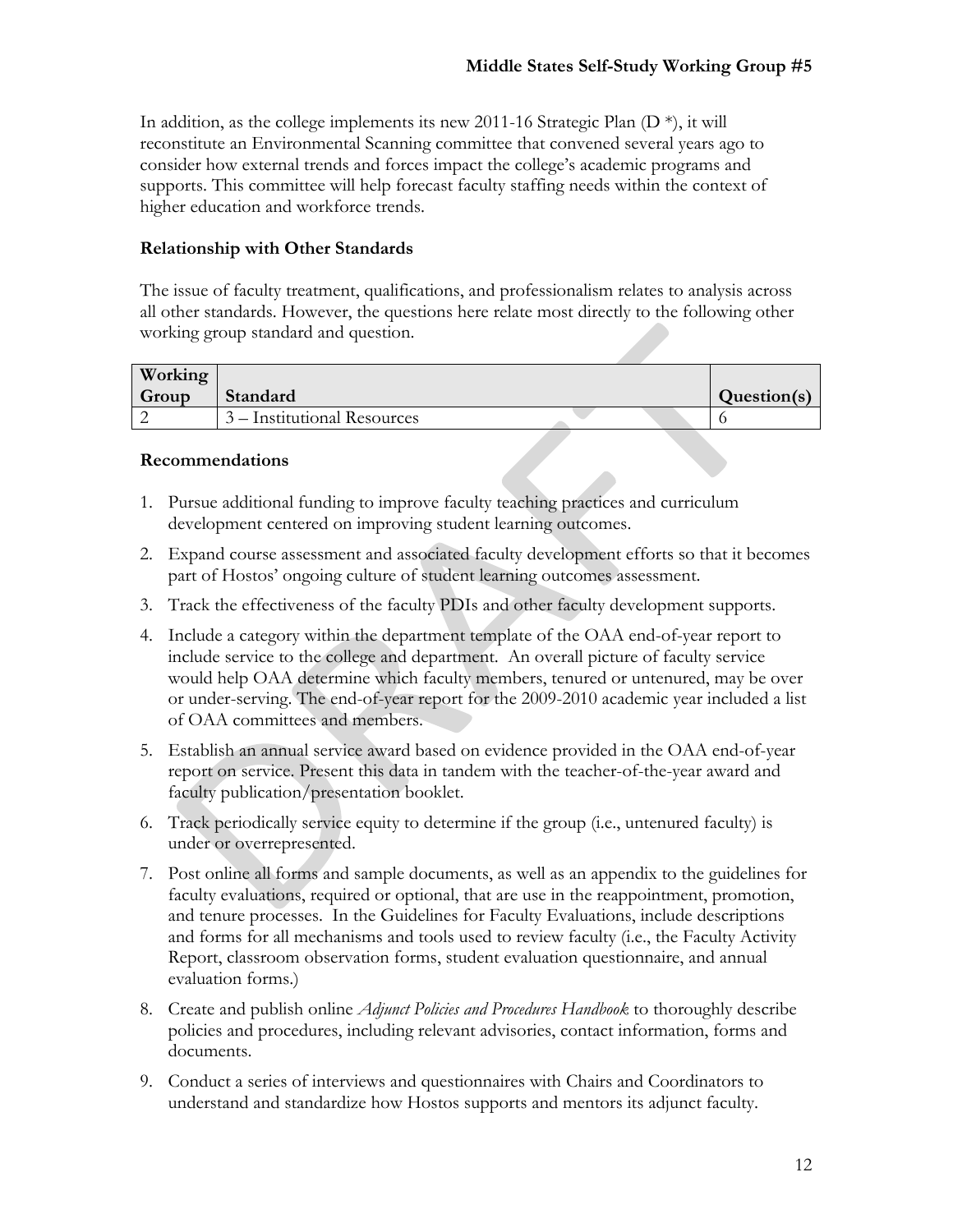10. Survey adjuncts periodically to identify issues and concerns.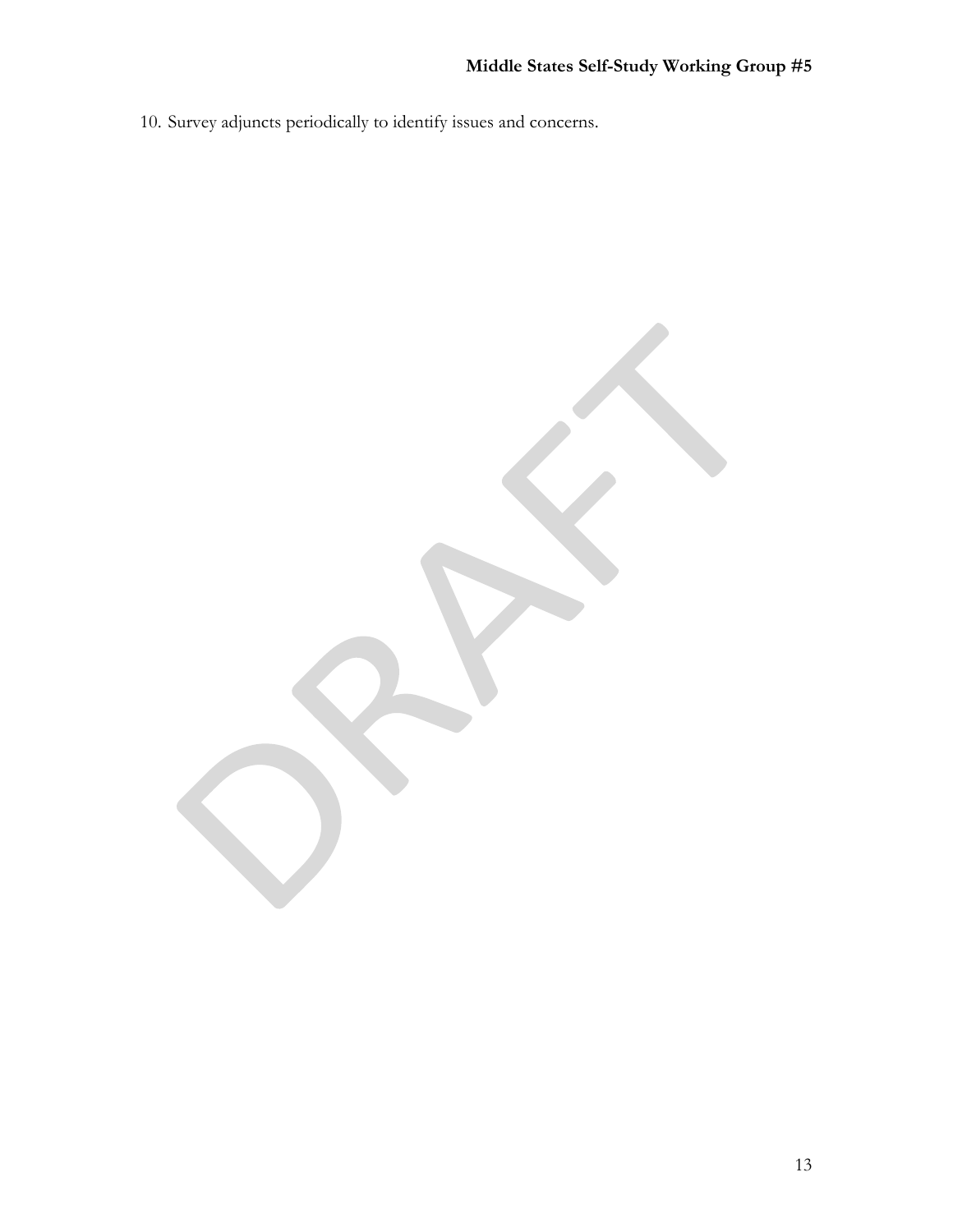**Appendix 5.1: Faculty Service on OAA College-Wide and Division-Wide Committees (2007-2010)**

| <b>Service</b>                                              | <b>Selection</b>                   | <b>Committee Profile</b> |                        |              |              | <b>Equity Calculation</b> |  |
|-------------------------------------------------------------|------------------------------------|--------------------------|------------------------|--------------|--------------|---------------------------|--|
| <b>Committee</b>                                            | <b>Type</b>                        |                          | (Raw Score) Percentage | <b>Ratio</b> | 1:2(.5)      |                           |  |
|                                                             |                                    | <b>Untenured</b>         | <b>Tenured</b>         | $UnT:$ T     | <b>Ratio</b> | <b>Finding</b>            |  |
| Academic Planning                                           | Appointed<br>Position              | $(0)$ 0%                 | $(6)$ 100%             | 0:6          |              | $UT = UR$                 |  |
| <b>Student Success</b>                                      | Appointed<br>Position              | $(4)$ 30.7 %             | $(9)$ 69.3%            | 4:9          | .444         | $UT=UR$                   |  |
| Faculty & Curriculum<br>Development                         | Appointed<br>Position              | $(2)$ 20%                | (8) 80%                | 2:8          | .25          | $UT = UR$                 |  |
| Academic Program<br>Review / Assessment<br>(SCAP)           | Appointed Self-<br>selected        | $(1)$ 24%                | (3) 75%                | 1:3          | .333         | $UT=UR$                   |  |
| Environmental<br>Scanning (SCAP)                            | <b>Appointed Self-</b><br>selected | $(1)$ 50%                | $(1)$ 50%              | 1:1          | 1            | $T = UR$                  |  |
| Center for Teaching &<br>Learning Advisory<br>Council (CTL) | Invited by OAA                     | (5) 50%                  | (5) 50%                | 5:5          | 1            | $T = UR$                  |  |
| <b>General Education &amp;</b><br>Assessment                | Invited by OAA                     | $(3)$ 37.5               | $(5)$ 62.5             | 3:5          | .6           | $T = UR$                  |  |
| <b>Inquiry Group Leaders</b>                                | Invited by OAA                     | $(5)$ 45.45%             | $(6)$ 54.55%           | 5:6          | .833         | $T = UR$                  |  |
| Committee on<br><b>Academic Computing</b>                   | Appointed by<br>Provost            | $(3)$ 27.3               | (8) 72.7               | 3:8          | .375         | UT=UR                     |  |
| Freshman Academy                                            | Invited by OAA                     | $(5)$ 71.4%              | $(2)$ 28.6%            | 5:2          | 2.5          | $T = UR$                  |  |
| <b>Honors Committee</b>                                     | Appointed by<br>Provost            | $(0)$ 100%               | $(7)$ 100%             | 0:7          | 0            | UT=UR                     |  |
| <b>ILC Advisory</b>                                         | Appointed<br>Position              | $(1)$ 33.3%              | $(2)$ 66.7%            | 1:2          | $.5\,$       | Equal                     |  |

OAA COLLEGE-WIDE & DIVISION-WIDE COMMITTEES: Fall 2009 – Spring 2010

*Note: SCAP is a subcommittee of the OAA Academic Planning Committee.*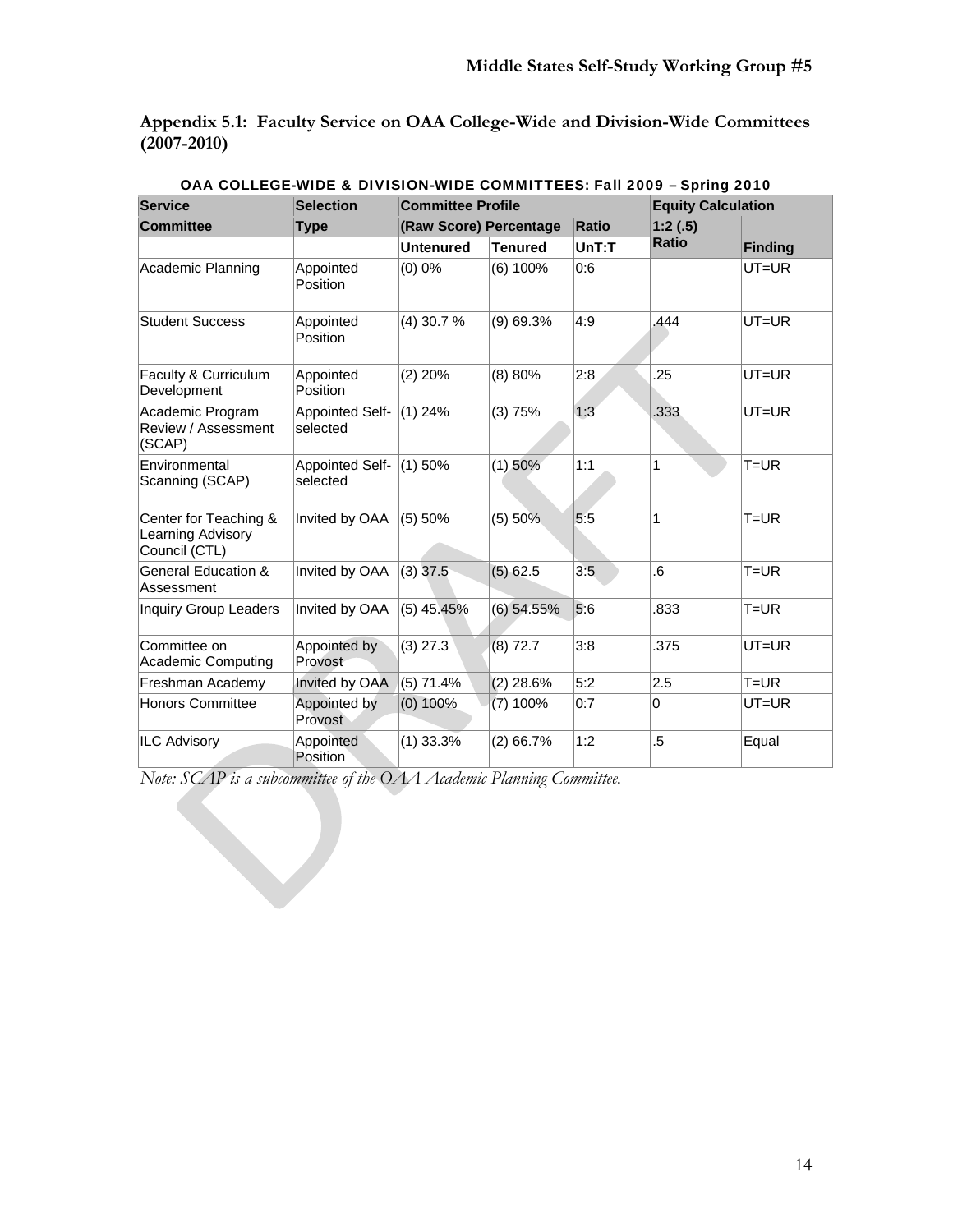| <b>Service</b>                                              | <b>Selection</b>           | <b>Committee Profile</b> |                | $3.1$ an 2000 – 3pmg 2007<br><b>Equity Calculated</b> |              |                |
|-------------------------------------------------------------|----------------------------|--------------------------|----------------|-------------------------------------------------------|--------------|----------------|
| <b>Committee</b>                                            | <b>Type</b>                | (Raw Score) Percentage   |                | Ratio                                                 | 2:3(.66)     |                |
|                                                             |                            | <b>Untenured</b>         | <b>Tenured</b> | UnT: T                                                | <b>Ratio</b> | <b>Finding</b> |
| Academic Planning                                           | Appointed<br>Position      |                          |                |                                                       |              |                |
| <b>Student Success</b>                                      | Appointed<br>Position      |                          |                |                                                       |              |                |
| Faculty & Curriculum<br>Development                         | Appointed<br>Position      |                          |                |                                                       |              |                |
| Academic Program<br>Review / Assessment<br>(SCAP)           | Appointed<br>Self-selected |                          |                |                                                       |              |                |
| Environmental<br>Scanning (SCAP)                            | Appointed<br>Self-selected |                          |                |                                                       |              |                |
| Center for Teaching &<br>Learning Advisory<br>Council (CTL) | Invited by $OAA(4)$ 33.3%  |                          | $(8)$ 66.7%    | 4:8                                                   | .5           | UT=UR          |
| General Education &<br>Assessment                           | Invited by $OAA(2)$ 33.3%  |                          | $(4)$ 66.7%    | 2:4                                                   | $.5\,$       | $UT=UR$        |
| Inquiry Group Leaders                                       | Invited by $OAA(4)$ 44.4%  |                          | $(5)$ 55.6%    | 4:5                                                   | .8           | $T = UR$       |
| Committee on<br><b>Academic Computing</b>                   | Appointed by<br>Provost    |                          |                |                                                       |              |                |
| Freshman Academy                                            | Invited by $OAA(6)$ 75%    |                          | $(2)$ 25%      | 6:2                                                   | 3            | $T = UR$       |
| <b>Honors Committee</b>                                     | Appointed by<br>Provost    |                          |                |                                                       |              |                |
| <b>ILC Advisory</b>                                         | Appointed<br>Position      |                          |                |                                                       |              |                |

### OAA COLLEGE-WIDE & DIVISION-WIDE COMMITTEES: Fall 2008 – Spring 2009

*Note: SCAP stands for Subcommittee of OAA Academic Planning Committee.*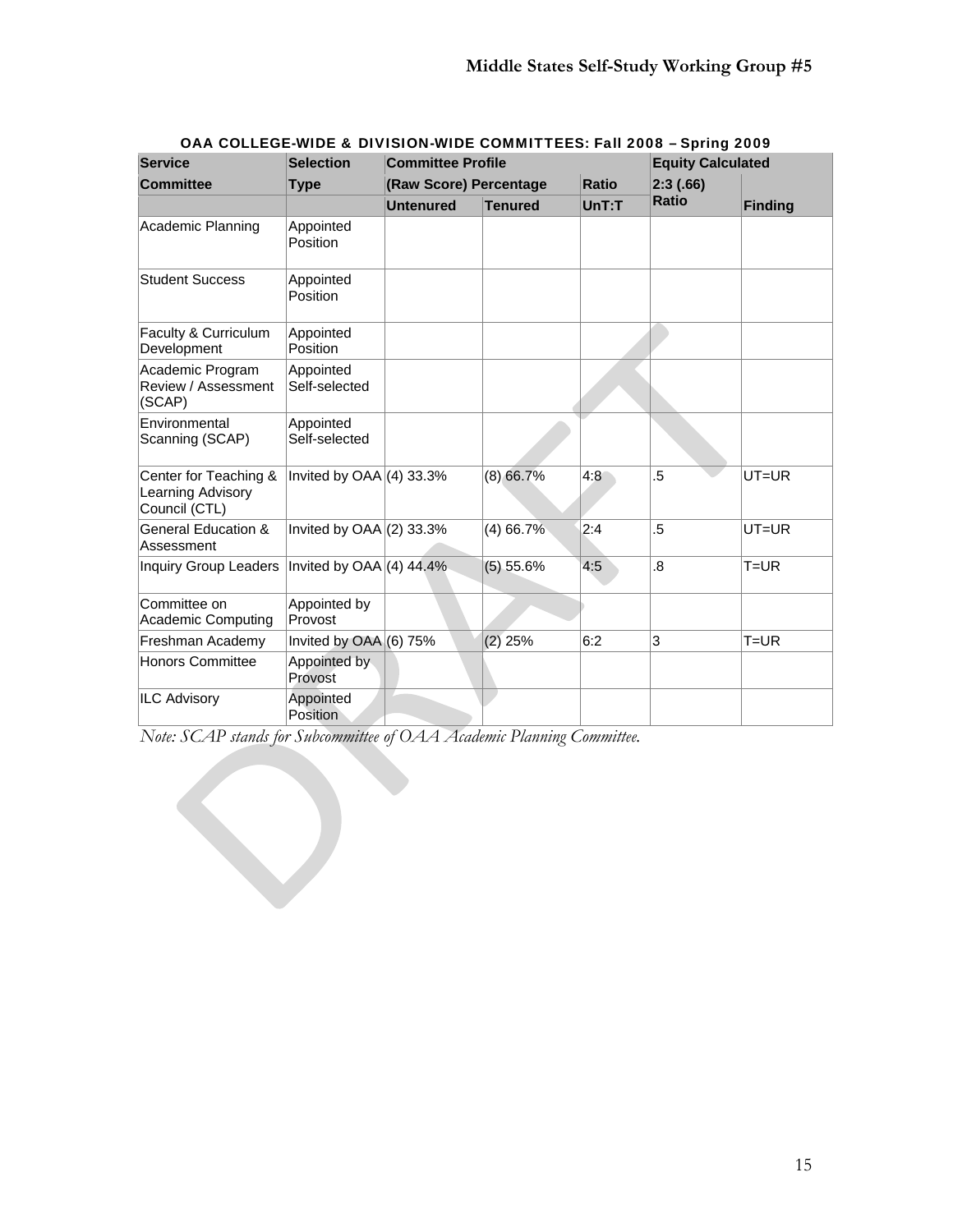| <b>Service</b>                                              | <b>Selection</b>           | <b>Committee Profile</b> |                |              | <b>Equity Calculated</b> |                |
|-------------------------------------------------------------|----------------------------|--------------------------|----------------|--------------|--------------------------|----------------|
| <b>Committee</b>                                            | <b>Type</b>                | (Raw Score) Percentage   |                | <b>Ratio</b> | 1:2(.5)                  |                |
|                                                             |                            | <b>Untenured</b>         | <b>Tenured</b> | UnT: T       | <b>Ratio</b>             | <b>Finding</b> |
| Academic Planning                                           | Appointed<br>Position      |                          |                |              |                          |                |
| <b>Student Success</b>                                      | Appointed<br>Position      |                          |                |              |                          |                |
| Faculty & Curriculum<br>Development                         | Appointed<br>Position      |                          |                |              |                          |                |
| Academic Program<br>Review / Assessment<br>(SCAP)           | Appointed<br>Self-selected |                          |                |              |                          |                |
| Environmental<br>Scanning (SCAP)                            | Appointed<br>Self-selected |                          |                |              |                          |                |
| Center for Teaching &<br>Learning Advisory<br>Council (CTL) | Invited by $OAA(4)$ 28.6%  |                          | $(10)$ 71.4%   | 4:10         | $\overline{A}$           | $UT=UR$        |
| <b>General Education &amp;</b><br>Assessment                | Invited by $OAA(3)$ 37.5%  |                          | $(5)$ 62.5%    | 3:5          | 6.6                      | $T = UR$       |
| Inquiry Group Leaders                                       | Invited by OAA             |                          |                |              |                          |                |
| Committee on<br><b>Academic Computing</b>                   | Appointed by<br>Provost    |                          |                |              |                          |                |
| Freshman Academy                                            | Invited by $OAA(2)$ 50%    |                          | $(2)$ 50%      | 2:2          | 1                        | $T = UR$       |
| <b>Honors Committee</b>                                     | Appointed by<br>Provost    |                          |                |              |                          |                |
| <b>ILC Advisory</b>                                         | Appointed<br>Position      |                          |                |              |                          |                |

### OAA COLLEGE-WIDE & DIVISION-WIDE COMMITTEES: Fall 2007 – Spring 2008

*Note: SCAP stands for Subcommittee of OAA Academic Planning Committee*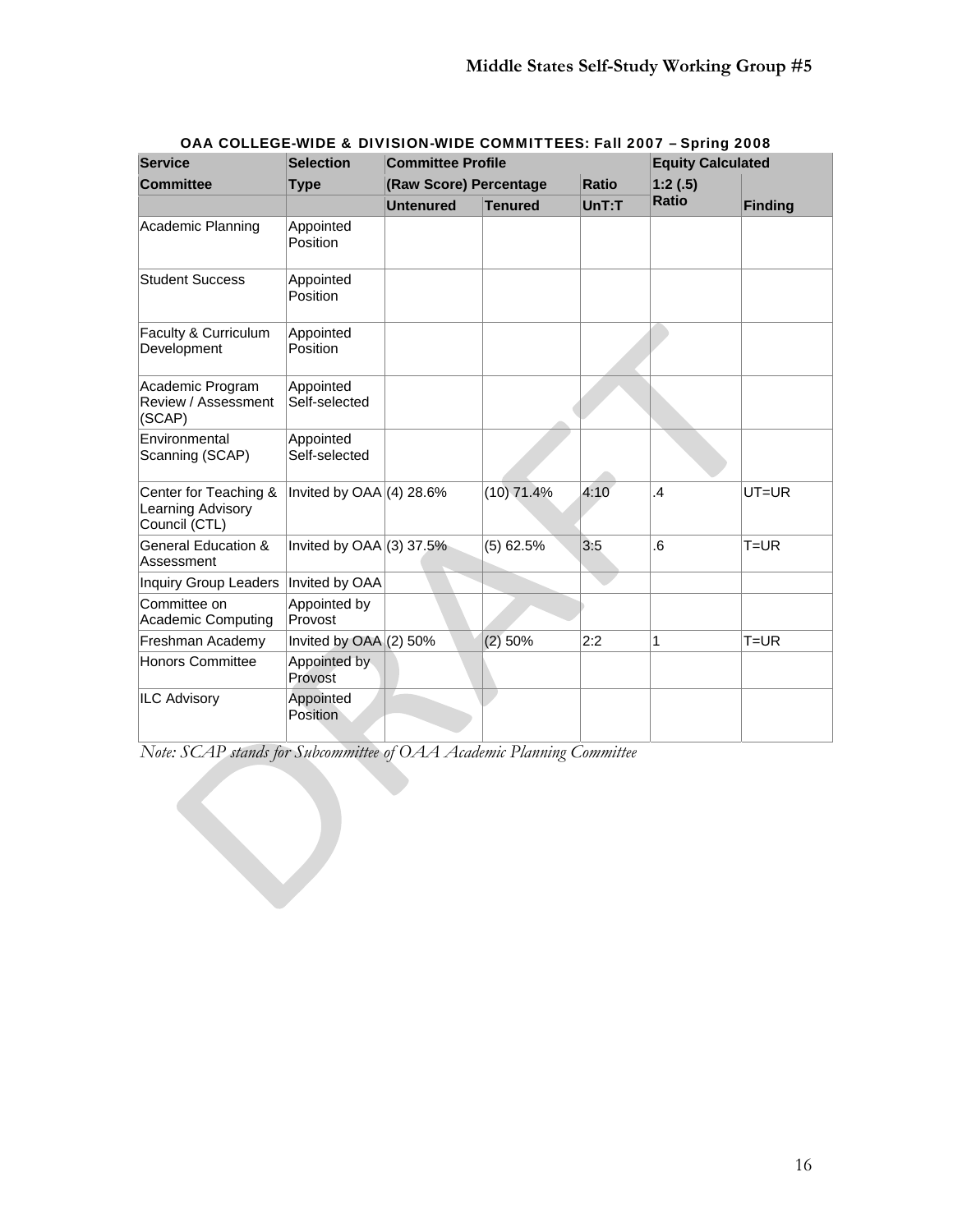**Appendix 5.2: Equity of Service in Department Curriculum Committees (2007-2010)** 

| <b>Department</b>                       | <b>Committee Profile</b> |                                   |      | <b>Equity Calculation</b> |                        |                |  |
|-----------------------------------------|--------------------------|-----------------------------------|------|---------------------------|------------------------|----------------|--|
| <b>Curriculum Committee</b>             |                          | <b>Raw Score &amp; Percentage</b> |      |                           | <b>Equity</b><br>Ratio |                |  |
|                                         | <b>Untenured</b>         | <b>Tenured</b>                    | UT:T | $UT:$ T                   | $UT:$ T                | <b>Finding</b> |  |
| <b>Allied Health</b>                    | 0                        | $(5)$ 100%                        | 0    | 5/14                      | .36                    | UT=UR          |  |
| <b>Behavioral &amp; Social Sciences</b> | 0                        | $(4)$ 100%                        | 0    | 1/12                      | .083                   | $UT=UR$        |  |
| <b>Business</b>                         | 0                        | $(5)$ 100%                        | 0    | 2/6                       | .33                    | UT=UR          |  |
| <b>Education</b>                        |                          |                                   |      |                           |                        |                |  |
| <b>English</b>                          | $(4)$ 57%                | $(3)$ 43%                         | 1.3  | 8/18                      | .44                    | $T = UR$       |  |
| <b>Humanities</b>                       | (3) 50%                  | (3) 50%                           |      | 7/7                       | 1                      | Equal          |  |
| <b>Language &amp; Cognition</b>         | $(4)$ 57%                | $(3)$ 43%                         | 1.3  | 4/16                      | .25                    | T=UR           |  |
| Library                                 |                          |                                   |      |                           |                        | N/A            |  |
| <b>Mathematics</b>                      | $(8)$ 44%                | $(10)$ 66%                        | 8.   | 8/10                      | .8                     | Equal          |  |
| <b>Natural Sciences</b>                 | $(1)$ 20%                | (4)80%                            | .25  | 4/8                       | .5                     | UT=UR          |  |
| <b>Counseling</b>                       | 0                        | (3) 100%                          | 0    | 0/5                       | 0                      | Equitable      |  |

### DEPARTMENT CURRICULUM COMMITTEES, Fall 2009 – Spring 2010

*Note. UT stands for Untenured; T stands for tenured. UR stands for underrepresented on given committee. Library has no Curriculum Committee.* 

| Fall 2008 - Spring 2009                 |                          |                                            |         |                           |                        |                |  |  |  |
|-----------------------------------------|--------------------------|--------------------------------------------|---------|---------------------------|------------------------|----------------|--|--|--|
| <b>Department</b>                       | <b>Committee Profile</b> |                                            |         | <b>Equity Calculation</b> |                        |                |  |  |  |
| <b>Curriculum Committee</b>             |                          | Ratio<br><b>Raw Score &amp; Percentage</b> |         |                           | <b>Equity</b><br>Ratio |                |  |  |  |
|                                         | <b>Untenured</b>         | <b>Tenured</b>                             | $UT:$ T | $UT:$ T                   | $UT:$ T                | <b>Finding</b> |  |  |  |
| <b>Allied Health</b>                    | $\mathbf 0$              | (5)                                        | 0       | 7/12                      | .583                   | UT=UR          |  |  |  |
| <b>Behavioral &amp; Social Sciences</b> | 0                        | $(4)$ 100%                                 | 0       | 2/10                      | $\cdot$                | $UT=UR$        |  |  |  |
| <b>Business</b>                         | 0                        | (5)                                        | 0       | 2/8                       | .25                    | $UT=UR$        |  |  |  |
| <b>Education</b>                        |                          |                                            |         |                           |                        |                |  |  |  |
| <b>English</b>                          | $(2)$ 40%                | (3) 60%                                    | .66     | 6/18                      | .33                    | $T = UR$       |  |  |  |
| <b>Humanities</b>                       | $(1)$ 20%                | (4) 80%                                    | .25     | 9/5                       | 1.8                    | $T = UR$       |  |  |  |
| <b>Language &amp; Cognition</b>         | 0                        | $(7)$ 100%                                 | 0       | 4/15                      | .27                    | $UT=UR$        |  |  |  |
| Library                                 |                          |                                            |         |                           |                        | N/A            |  |  |  |
| <b>Mathematics</b>                      | $(9)$ 52%                | $(8)$ 48%                                  | 1.13    | 9/8                       | 1.13                   | Equal          |  |  |  |
| <b>Natural Sciences</b>                 | 0                        | $(3)$ 100%                                 | 0       | 9/3                       | 3                      | UT=UR          |  |  |  |
| <b>Counseling</b>                       | 0                        | (3) 100%                                   | 0       | 1/4                       | .25                    | $UT=UR$        |  |  |  |

*Note. UT stands for Untenured; T stands for tenured. UR stands for underrepresented on given committee. Library has no Curriculum Committee.*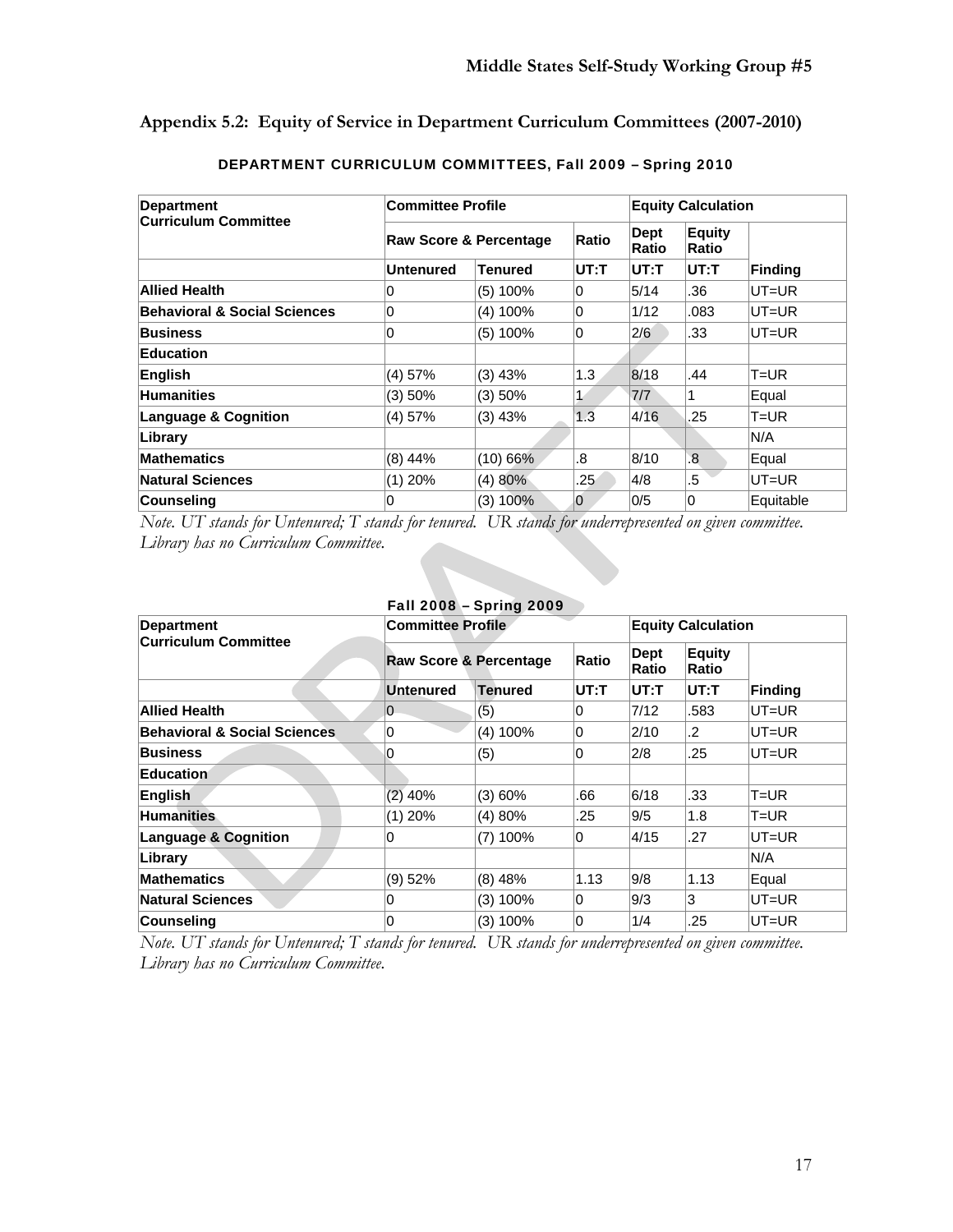| <b>Department</b>                       | <b>Committee Profile</b> |                |                      | <b>Equity Calculation</b> |                |                |  |
|-----------------------------------------|--------------------------|----------------|----------------------|---------------------------|----------------|----------------|--|
| <b>Curriculum Committee</b>             | Raw Score & Percentage   | Ratio          | <b>Dept</b><br>Ratio | <b>Equity</b><br>Ratio    |                |                |  |
|                                         | <b>Untenured</b>         | <b>Tenured</b> | $UT:$ T              | UT:T                      | $UT:$ T        | <b>Finding</b> |  |
| <b>Allied Health</b>                    | 0                        | $(5)$ 100%     | $\Omega$             | 8/11                      | .73            | UT=UR          |  |
| <b>Behavioral &amp; Social Sciences</b> | 0                        | $(4)$ 100%     | $\Omega$             | 3/9                       | .33            | UT=UR          |  |
| <b>Business</b>                         | 0                        | $(5)$ 100%     | $\Omega$             | 2/8                       | .25            | $UT = UR$      |  |
| <b>Education</b>                        |                          |                |                      | 7/4                       | 1.75           |                |  |
| English                                 | $(2)$ 40%                | (3) 60%        | .66                  | 3/18                      | .16            | T=UR           |  |
| <b>Humanities</b>                       | $(2)$ 40%                | (3) 60%        | .66                  | 8/6                       | 1.33           | UT=UR          |  |
| <b>Language &amp; Cognition</b>         | 0                        | $(7)$ 100%     | 0                    | 4/16                      | .25            | UT=UR          |  |
| Library                                 |                          |                |                      | 2/4                       | .5             | N/A            |  |
| <b>Mathematics</b>                      | $(7)$ 41%                | $(10)$ 59%     | $\overline{f}$       | 8/10                      | .8             | Equal          |  |
| <b>Natural Sciences</b>                 | 0                        | (3) 100%       | 0/3                  | 9/3                       | $\overline{3}$ | UT=UR          |  |
| <b>Counseling</b>                       | 0                        | (3) 100%       | 0                    | 1/5                       | $\overline{2}$ | $UT = UR$      |  |

## DEPARTMENT CURRICULUM COMMITTEES, Fall 2007 – Spring 2008

*Note: UT stands for Untenured; T stands for tenured. UR stands for underrepresented on given committee. Library has no Curriculum Committee.*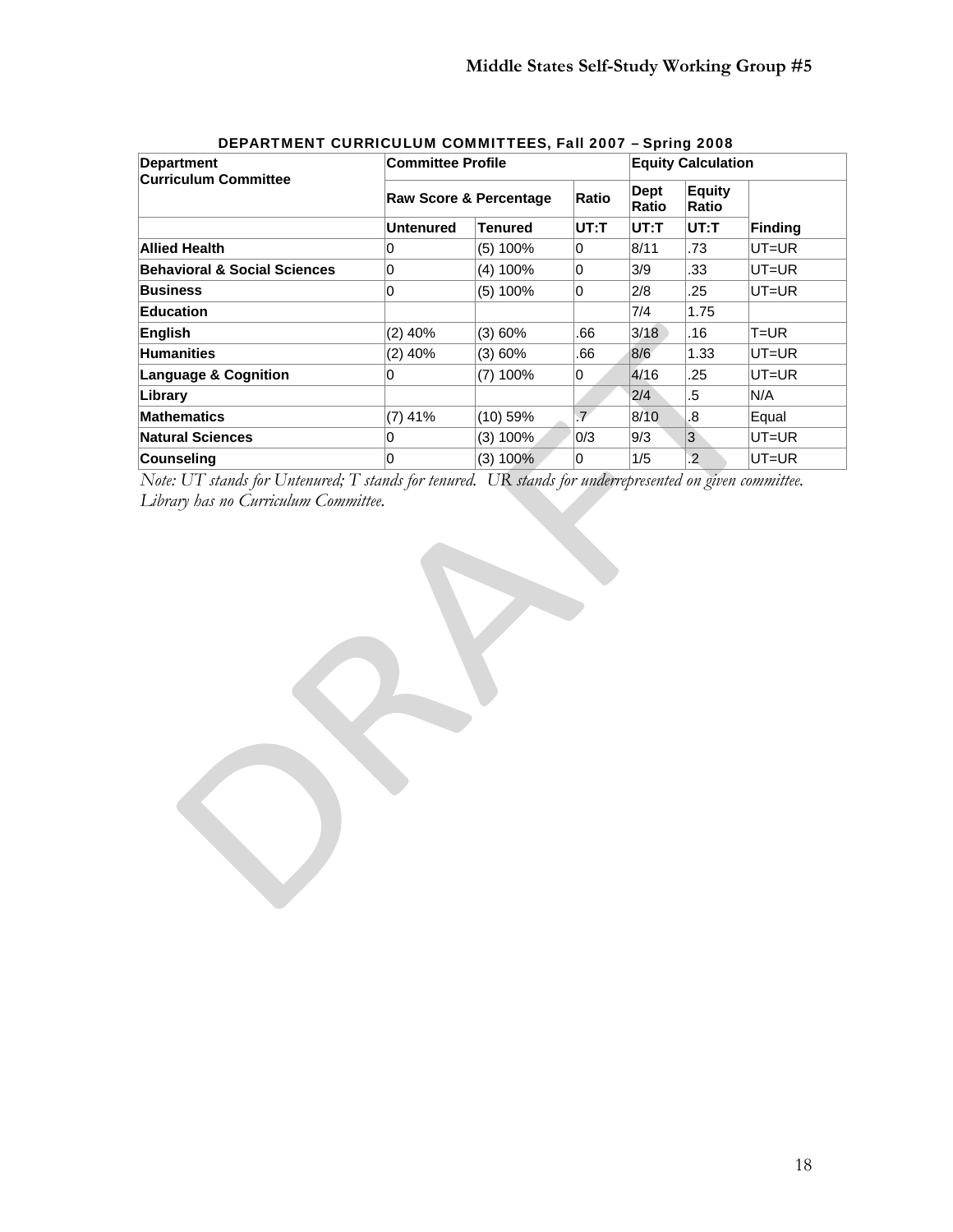## **Appendix 5.3: Faculty Evaluation Mechanisms at Hostos**

Classroom Observations, Annual Evaluations, Student Evaluations, Faculty Activity Report, and Faculty Professional Portfolios are five mechanisms used for faculty evaluation at Hostos Community College.

**Classroom observations** take place once a semester. An assigned senior member of the department faculty observes the instructor teach one full class period.The person observed receives written notice at least 24 hours prior to the observation. The observer provides a written report of the observation using a standard observation form. A post-observation conference is held and a record of the meeting is prepared in memorandum form. All documents pertaining to the classroom observation process are placed in the personal/personnel file and the Portfolio. The Chair and P&B members are responsible for assigning observers. The Chair and P&B committee members consider the Classroom Observation in the faculty member's Annual Evaluation.

**Student Evaluations** for each of the instructor's courses takes place toward the end of the semester. Students evaluate their instructor using a questionnaire distributed by the Office of Instructional Research. The instructor is not present when students fill out the questionnaire, which is now completed by students solely online. (Prior to AY 2009-2010, two students submitted the questionnaires to the President's Office.) The questionnaire information is tabulated by OIR and distributed to each faculty member, who then submits copies of student evaluations to his/her personal/personnel files and department. A copy should also be kept by the faculty member.

The **Faculty Activity Report** is a document which asks faculty to record their accomplishments in the categories of Curriculum Development, Professional Growth, and Service and to present documents of evidence where necessary. The first page of the document lists courses taught and reassigned time granted while the last page asks faculty to state what they consider to be their most significant achievement for that academic year. This document, prepared by the faculty member, is reviewed/used by the Chair and/or assigned faculty in preparing the person's Annual Evaluation. Inclusion of the Faculty Activity Report in the Faculty Professional Portfolio is optional.

**Annual Evaluations** of faculty take place once a year. The department Chair assigns a member of the P&B Committee to review the faculty member's total academic performance and professional progress. Using the Classroom Observation Report and Faculty Annual Report, the evaluator writes a written report, holds a conference with the faculty member, and prepares a record of the discussion in memorandum form to be included in the faculty member's personnel file and Portfolio.

The **Faculty Professional Portfolio** is a binder of documents compiled by a faculty member applying for reappointment, tenure, or promotion at Hostos. It contains all the aforementioned faculty evaluation documents as well as the person's CUNY Curriculum Vitae. Each faculty member is responsible for providing narrative accounts of the person's Teaching, Professional Growth, and Service accomplishments and goals as well as documentation of all activities cited in the Portfolio. The purpose of the Portfolio is to give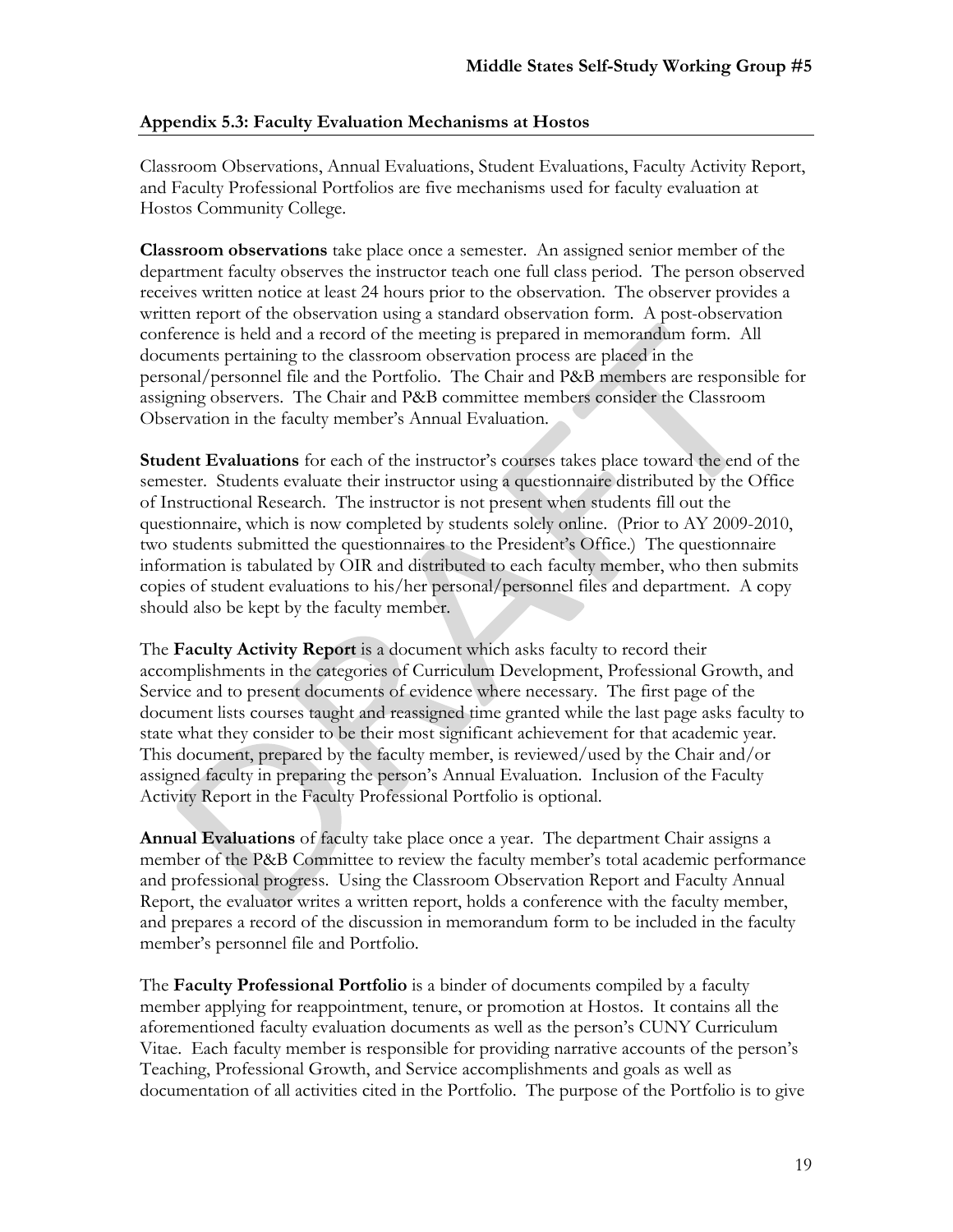the faculty member control over how his/her work is presented for evaluation. In compliance with the bylaws and PSC contract, the Portfolio acts as the faculty member's personal/personnel file. It is reviewed by the Department Chair and P&B Committee members, the Provost, the College-wide P&B, and the College President.

20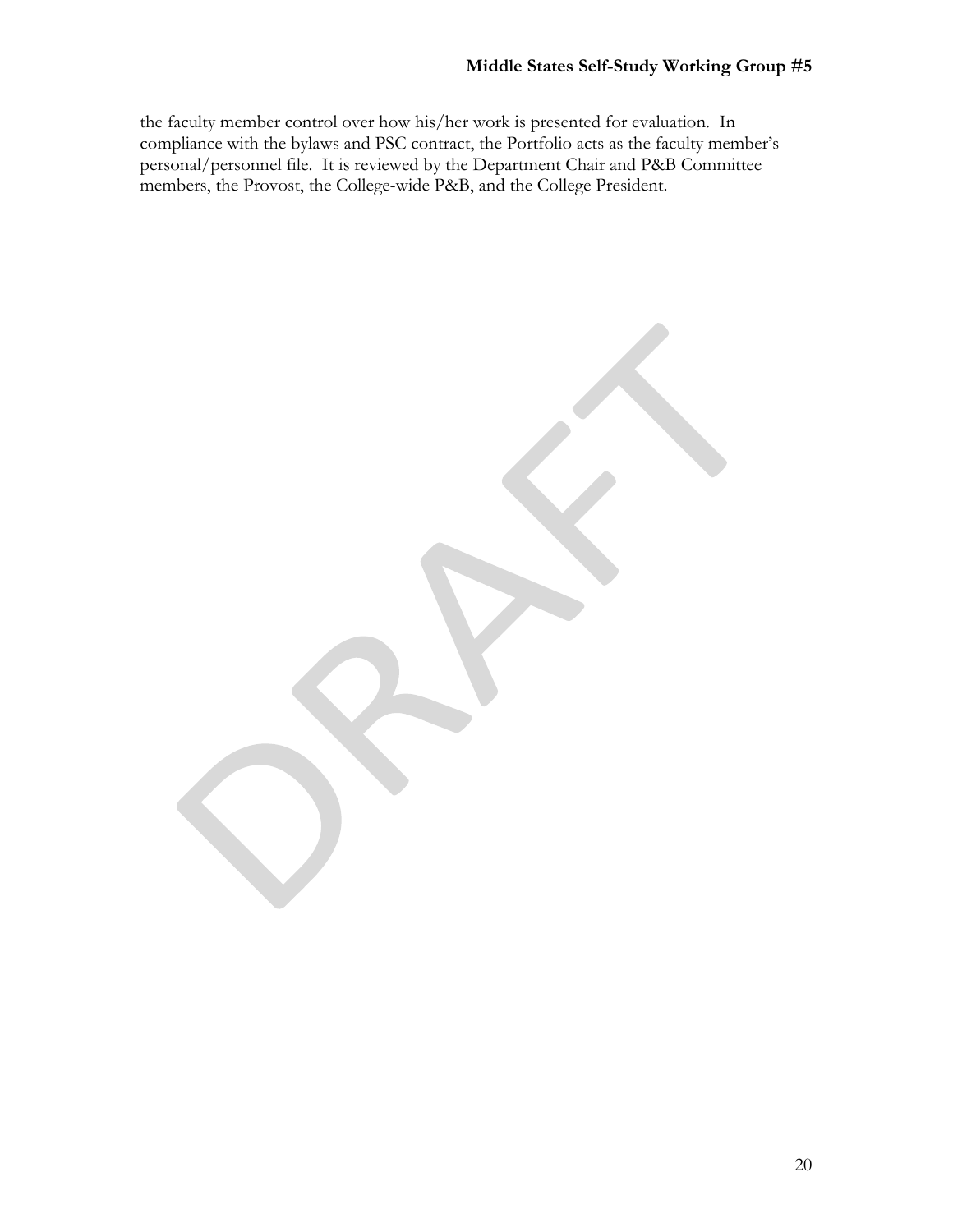| <b>Departmental</b><br><b>Function</b>             |                                                                                                                                                                                                                                                                                            |              |                             |                | <b>Support Areas</b>                                                                                                                                                                                                                                                                                                                                                                                                                                                                                                                                                                        |  |  |
|----------------------------------------------------|--------------------------------------------------------------------------------------------------------------------------------------------------------------------------------------------------------------------------------------------------------------------------------------------|--------------|-----------------------------|----------------|---------------------------------------------------------------------------------------------------------------------------------------------------------------------------------------------------------------------------------------------------------------------------------------------------------------------------------------------------------------------------------------------------------------------------------------------------------------------------------------------------------------------------------------------------------------------------------------------|--|--|
| supports                                           |                                                                                                                                                                                                                                                                                            |              | <b>Teaching Scholarship</b> | <b>Service</b> | Notes/examples                                                                                                                                                                                                                                                                                                                                                                                                                                                                                                                                                                              |  |  |
| <b>Classroom</b><br>observations                   | Provide feedback<br>from department<br>colleague about<br>faculty member's<br>teaching by direct<br>observation of a class<br>(usually once per<br>semester)                                                                                                                               | X            |                             |                | Observation conference with the<br>observer provides a foundation for<br>faculty member to improve his/her<br>teaching. The classroom observation<br>report is part of the annual faculty<br>evaluation conference with<br>departmental chair. Observations over<br>several semesters may be used as part<br>of consideration for a faculty member's<br>reappointment, tenure or promotion.                                                                                                                                                                                                 |  |  |
| <b>Student</b><br>evaluations                      | Provide ratings of<br>professors by their<br>students at the end of<br>each course, each<br>semester.                                                                                                                                                                                      | X            |                             |                | Faculty members, departmental chairs<br>and departmental P&B use student<br>evaluations to evaluate teaching<br>effectiveness in annual evaluation and<br>for reappointment, tenure and<br>promotion.                                                                                                                                                                                                                                                                                                                                                                                       |  |  |
| <b>Faculty</b><br><b>Activity</b><br><b>Report</b> | Each faculty member<br>records their<br>progress, activities<br>and accomplishments<br>for the academic year<br>and provides it to<br>chair prior to annual<br>evaluation<br>conference.                                                                                                   | X            | X                           | $\mathbf{x}$   | Faculty list all publications, conference<br>papers, lectures, professional<br>development activities, service to the<br>college including college and CUNY<br>committees served on, courses taught.<br>The faculty member will also write a<br>reflective statement about challenges<br>and successes during the academic<br>year and ideas for the following year.                                                                                                                                                                                                                        |  |  |
| Annual<br>faculty<br>evaluation<br>conference      | A review a faculty<br>member's<br>performance in<br>teaching, scholarship<br>and service. The<br>conference acts as a<br>guide for the faculty<br>member's continuing<br>development and is<br>part of the faculty<br>member's portfolio for<br>reappointment,<br>tenure and<br>promotion. | $\pmb{\chi}$ | X                           | X              | The annual evaluation conference<br>between the departmental chair and<br>each faculty member use the Faculty<br>Activity Report, classroom observation<br>report, student evaluations, and any<br>other relevant data to evaluate the<br>faculty member. The chair discusses<br>these areas as well as collegiality, to<br>guide the faculty member to improve<br>where improvement is needed and to<br>note areas where the faculty member is<br>strong.                                                                                                                                  |  |  |
| professional<br>development<br>initiatives         | Departmental Initiatives are decided<br>upon when faculty<br>wishes to improve the<br>teaching,<br>publications, or any<br>other aspect of the<br>faculty's work life.                                                                                                                     | X            | X                           |                | Department has regularly scheduled<br>meetings to share teaching techniques<br>that work, to share writing projects in<br>progress, or to find projects for<br>collaboration. A deptartment may<br>schedule a workshop or activity for the<br>departmental faculty member where an<br>invited guest - e.g., a staff member<br>from the Office of Instructional<br>Technology, a library faculty member or<br>any other guest who is invited to<br>demonstrate or teach the department<br>faculty members how to improve their<br>use of information technology, research<br>databases, etc. |  |  |
| <b>Departmental</b>                                | <b>Function</b>                                                                                                                                                                                                                                                                            |              |                             |                | <b>Support Areas</b>                                                                                                                                                                                                                                                                                                                                                                                                                                                                                                                                                                        |  |  |

Appendix 5.4 Snapshot of Hostos/CUNY Support for Faculty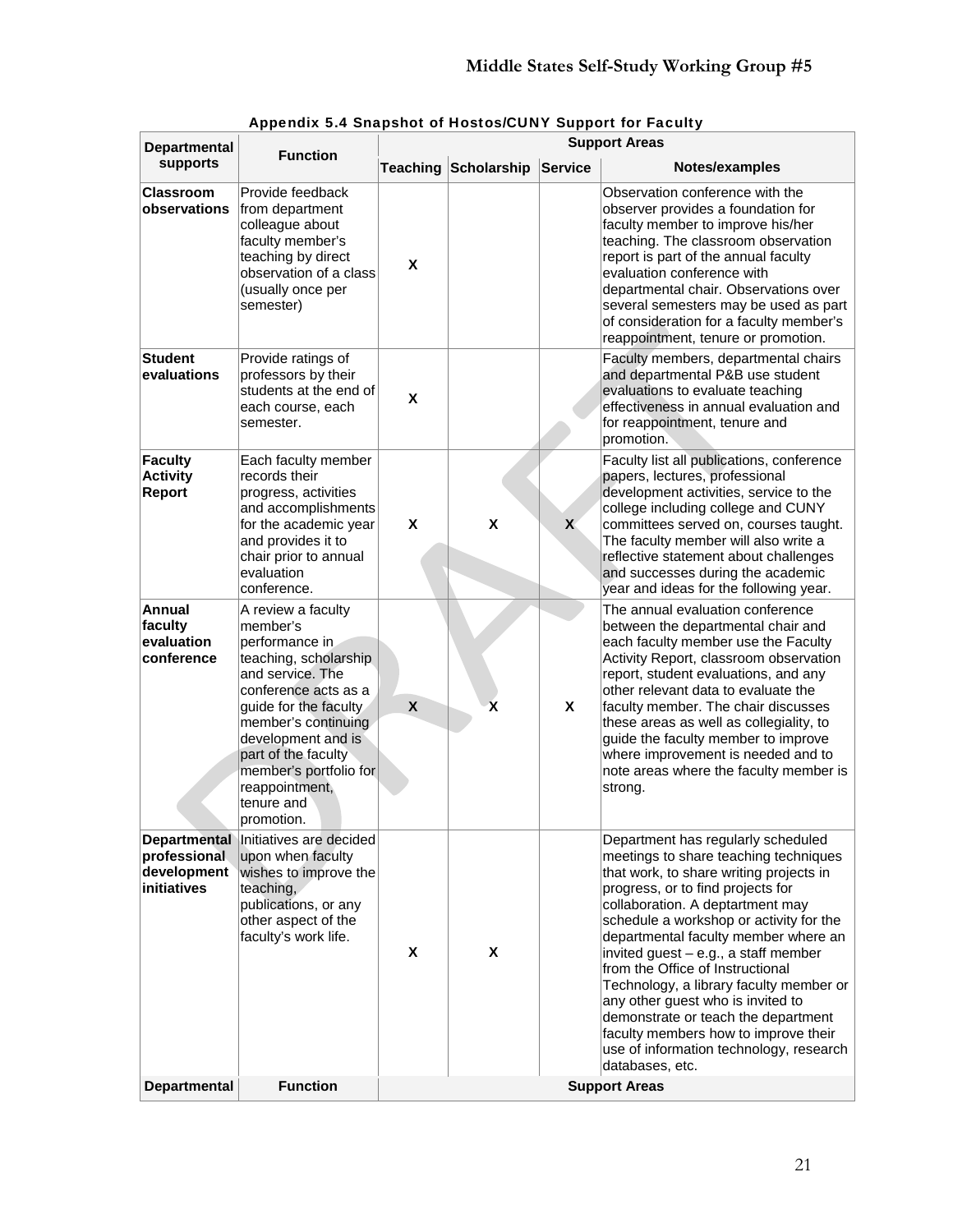# **Middle States Self-Study Working Group #5**

| supports                                                                |                                                                                                                                                                                                                                                                                                        |                    | <b>Teaching Scholarship</b> | <b>Service</b> | Notes/examples                                                                                                                                                                                                                                                                                                                                                                                                                                                                                                                                                                                                                                                                                                                                     |
|-------------------------------------------------------------------------|--------------------------------------------------------------------------------------------------------------------------------------------------------------------------------------------------------------------------------------------------------------------------------------------------------|--------------------|-----------------------------|----------------|----------------------------------------------------------------------------------------------------------------------------------------------------------------------------------------------------------------------------------------------------------------------------------------------------------------------------------------------------------------------------------------------------------------------------------------------------------------------------------------------------------------------------------------------------------------------------------------------------------------------------------------------------------------------------------------------------------------------------------------------------|
| <b>Guidelines</b><br>for reappoint-<br>ment, tenure<br>and<br>promotion | The College (and<br>CUNY?) mandate the<br>basic standards and<br>requirements for<br>each year new faculty<br>member's<br>reappointment,<br>eventual tenure and<br>promotion                                                                                                                           | X                  | X                           | X              | Each department specifies the extent<br>and acceptable type of publications<br>each faculty member must produce, for<br>adequate fulfillment of requirements for<br>reappointment, tenure and promotion.<br>The guidelines inform the decisions of<br>the chair and the department P&B when<br>reviewing a faculty member for<br>reappointment, tenure or promotion,<br>e.g., the library department accepts<br>both peer-reviewed journal publications<br>and also non-peer reviewed<br>publications that are the most widely<br>respected and read among academic<br>librarians; it also accepts a certain<br>number of comprehensive web-based<br>subject guides, and successful grant<br>applications to support the department's<br>archives. |
| Regular<br>departmental<br>faculty<br>meetings                          | Provides a way for<br>the faculty to gather<br>and discuss dept.<br>issues.                                                                                                                                                                                                                            | $\pmb{\mathsf{X}}$ |                             | X              | Departmental faculty meetings are<br>usually held monthly. The meetings are<br>necessary for the smooth running of the<br>department, as well as to provide a<br>space for building collegiality, sharing<br>information on teaching or other<br>pertinent matters, discussing budgets<br>for travel to conferences or for<br>professional development opportunities,<br>scheduling issues, campus initiatives,<br>etc.                                                                                                                                                                                                                                                                                                                            |
| <b>New faculty</b><br>orientation                                       | New full time faculty<br>meet several times in<br>their first and second<br>year with the Provost<br>and other<br>administrators and<br>faculty to learn more<br>about how faculty at<br>Hostos CC work and<br>to be introduced to<br>everything necessary<br>for their success at<br>the institution. | X                  | X                           | X              | <b>Examples of new faculty orientation</b><br>include reading and discussing a book<br>about pedagogy together, orientation<br>workshops with Student Advisement<br>and Library, meetings with Provost and<br>other administration and staff; meetings<br>to learn about how to prepare faculty<br>portfolio for reappointment.                                                                                                                                                                                                                                                                                                                                                                                                                    |
| OIT (Office of<br>Instructional<br><b>Technology</b>                    | Offers a variety of<br>tutorials and<br>workshops for faculty<br>to learn and/or to<br>improve faculty use<br>of instructional<br>technologies in the<br>classroom; and to<br>create presentations<br>in different media for<br>scholarship or<br>teaching.                                            | X                  | X                           |                | <b>Examples of OIT support include:</b><br>Tutorials offered for MS Office,<br>Blackboard, Wikis, both online and in<br>person. OIT staff also comes to a<br>department to talk about and show how<br>to use any particular technology that the<br>faculty wishes to learn about. Help is<br>also offered one-on-one for any project<br>a faculty member needs help on if it<br>depends on a particular instructional<br>technology skill.                                                                                                                                                                                                                                                                                                         |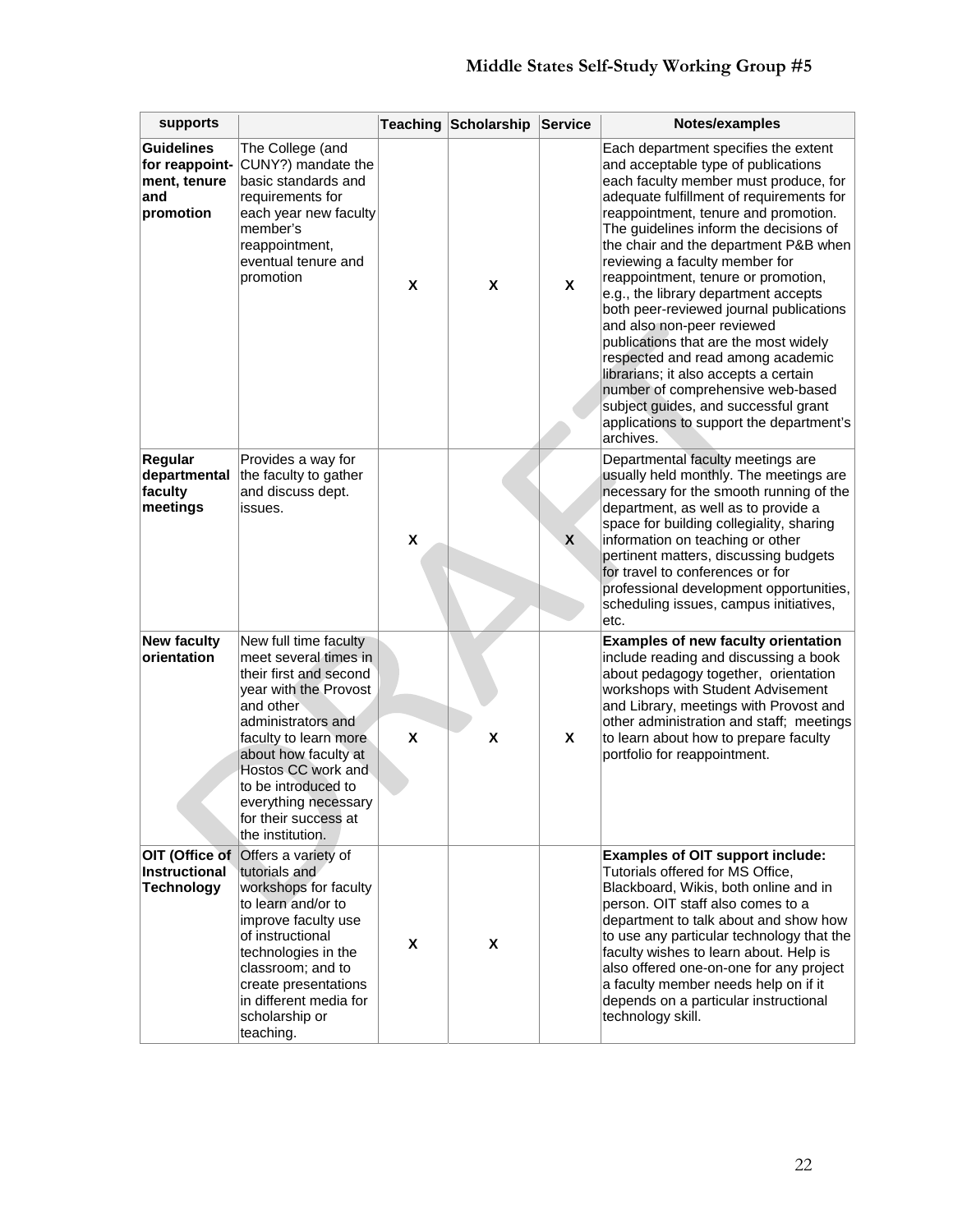| <b>Departmental</b>                                                             | <b>Function</b>                                                                                                                                                                                                                        | <b>Support Areas</b> |                             |         |                                                                                                                                                                                                                                                                                                                                                                                                                                                                                    |  |  |  |
|---------------------------------------------------------------------------------|----------------------------------------------------------------------------------------------------------------------------------------------------------------------------------------------------------------------------------------|----------------------|-----------------------------|---------|------------------------------------------------------------------------------------------------------------------------------------------------------------------------------------------------------------------------------------------------------------------------------------------------------------------------------------------------------------------------------------------------------------------------------------------------------------------------------------|--|--|--|
| supports                                                                        |                                                                                                                                                                                                                                        |                      | <b>Teaching Scholarship</b> | Service | Notes/examples                                                                                                                                                                                                                                                                                                                                                                                                                                                                     |  |  |  |
| Institutional<br>Research)                                                      | <b>OIR (Office of Offers a variety of</b><br>online tools for<br>assessment<br>purposes.<br>Offers data analyzed<br>and presented in<br>reports on students,<br>faculty and staff at<br>HCC.                                           | X                    |                             |         | OIR data for faculty use includes:<br>demographic s, highest degree earned,<br>full-time/part-time status, and # of<br>instructional hours taught.<br>Provides faculty with student outcomes<br>assessment data and will work with<br>individual faculty to analyze data on<br>student outcomes and provide<br>customized reports for the faculty<br>member, in order to help faculty<br>improve and strengthen teaching and<br>learning in their courses.                         |  |  |  |
| <b>CTL (Center</b><br>for Teaching<br>& Learning)<br><b>COBI Mini</b><br>Grants | COBI (Committee on<br>Beautiful Ideas) funds<br>collaborative and<br>interdisciplinary<br>teaching projects<br>through an<br>organized,<br>administration-run.<br>mediated grant-<br>funded professional<br>development<br>initiative. | X                    | X                           |         | Some examples of implemented<br><b>COBI projects: "You Are Never More</b><br>than Six Feet Away From A Spider" (in<br>collaboration with American Museum of<br>Natural History); "Know As You Go"<br>(ESL online interactive tutorial for a<br>content course); "Going<br>Interdisciplinary: Uniting the Disciplines<br>at Hostos CC Through the Study of<br>Language (redesigning existing syllabi<br>to link foreign language learning with<br>selected Humanities disciplines). |  |  |  |
| <b>CTL</b><br><b>Gen Ed</b><br><b>Competencie</b><br>s Mapping<br>Tool          | This online tool<br>assists faculty and<br>students to identify<br>Gen Ed<br>competencies being<br>taught in each<br>course.                                                                                                           | X                    |                             |         | <b>Example of a question asked of</b><br>faculty is: How frequently do you do<br>activities that allow students to<br>demonstrate their ability to function<br>effectively as members of the local and<br>global community?                                                                                                                                                                                                                                                        |  |  |  |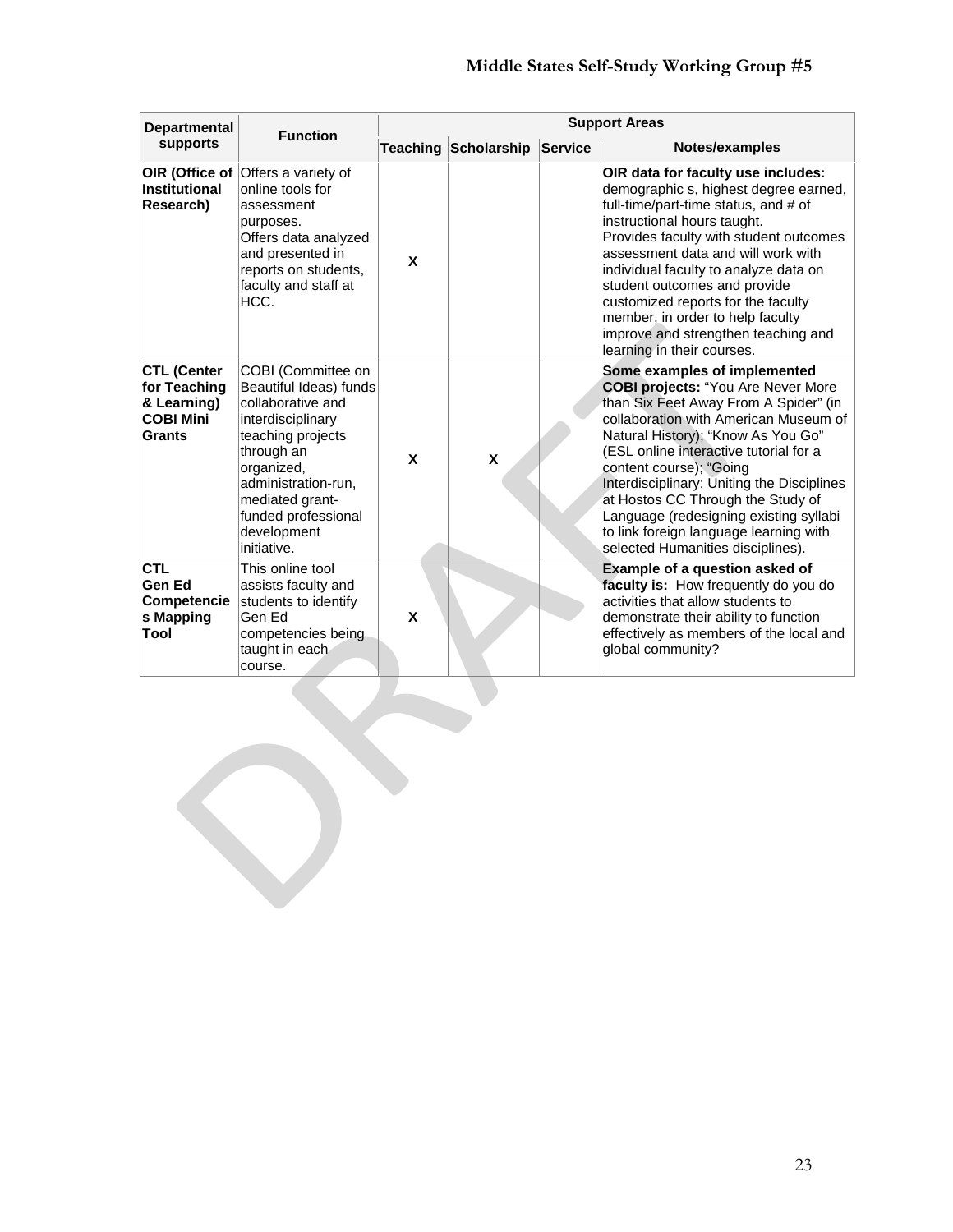|                                                           |                                                                                                                                                                                                                                                                                                     | <b>Support areas</b>      |             |         |                                                                                                                                                                                                                                                                                                                                                                                                                                                                                       |  |  |
|-----------------------------------------------------------|-----------------------------------------------------------------------------------------------------------------------------------------------------------------------------------------------------------------------------------------------------------------------------------------------------|---------------------------|-------------|---------|---------------------------------------------------------------------------------------------------------------------------------------------------------------------------------------------------------------------------------------------------------------------------------------------------------------------------------------------------------------------------------------------------------------------------------------------------------------------------------------|--|--|
| College-<br>wide/CUNY                                     |                                                                                                                                                                                                                                                                                                     |                           |             |         | Hostos College-wide supports for full-time faculty                                                                                                                                                                                                                                                                                                                                                                                                                                    |  |  |
| supports                                                  | <b>Function</b>                                                                                                                                                                                                                                                                                     | Teaching                  | Scholarship | Service | Notes/examples                                                                                                                                                                                                                                                                                                                                                                                                                                                                        |  |  |
| <b>New faculty</b><br>orientation                         | New full time faculty<br>meet several times in<br>their first and second<br>year with the Provost<br>and other administrators<br>and faculty to learn more<br>about how faculty at<br>Hostos CC work and to<br>be introduced to<br>everything necessary for<br>their success at the<br>institution. | X                         | X           | X       | <b>Examples of new faculty orientation</b><br>include reading and discussing a book<br>about pedagogy together, orientation<br>workshops with Student Advisement<br>and Library, meetings with Provost<br>and other administration and staff;<br>meetings to learn about how to<br>prepare faculty portfolio for<br>reappointment.                                                                                                                                                    |  |  |
| OIT (Office<br>of<br>Technology instructional             | Offers a variety of<br>tutorials and workshops<br>Instructiona for faculty to learn and/or<br>to improve faculty use of<br>technologies in the<br>classroom; and to create<br>presentations in different<br>media for scholarship or<br>teaching.                                                   | X                         | X           |         | <b>Examples of OIT support include:</b><br>Tutorials offered for MS Office,<br>Blackboard, Wikis, both online and in<br>person. OIT staff also comes to a<br>department to talk about and show<br>how to use any particular technology<br>that the faculty wishes to learn about.<br>Help is also offered one-on-one for<br>any project a faculty member needs<br>help on if it depends on a particular<br>instructional technology skill.                                            |  |  |
| OIR (Office<br>оf<br>Institutional purposes.<br>Research) | Offers a variety of online<br>tools for assessment<br>Offers data analyzed and<br>presented in reports on<br>students, faculty and<br>staff at HCC.                                                                                                                                                 | $\boldsymbol{\mathsf{X}}$ |             |         | OIR data for faculty use includes:<br>demographic s, highest degree<br>earned, full-time/part-time status, and<br># of instructional hours taught.<br>Provides faculty with student<br>outcomes assessment data and will<br>work with individual faculty to analyze<br>data on student outcomes and provide<br>customized reports for the faculty<br>member, in order to help faculty<br>improve and strengthen teaching and<br>learning in their courses.                            |  |  |
| for<br>Learning)<br><b>COBI Mini</b><br><b>Grants</b>     | CTL (Center COBI (Committee on<br>Beautiful Ideas) funds<br><b>Teaching &amp; collaborative and</b><br>interdisciplinary teaching<br>projects through an<br>organized,<br>administration-run,<br>mediated grant-funded<br>professional<br>development initiative.                                   | X                         | X           |         | Some examples of implemented<br><b>COBI projects: "You Are Never More</b><br>than Six Feet Away From A Spider" (in<br>collaboration with American Museum<br>of Natural History); "Know As You Go"<br>(ESL online interactive tutorial for a<br>content course); "Going<br>Interdisciplinary: Uniting the<br>Disciplines at Hostos CC Through the<br>Study of Language (redesigning<br>existing syllabi to link foreign language<br>learning with selected Humanities<br>disciplines). |  |  |
| <b>CTL</b><br>Gen Ed<br>es Mapping<br>Tool                | This online tool assists<br>faculty and students to<br><b>Competenci identify Gen Ed</b><br>competencies being<br>taught in each course.                                                                                                                                                            | X                         |             |         | Example of a question asked of<br>faculty is: How frequently do you do<br>activities that allow students to<br>demonstrate their ability to function<br>effectively as members of the local<br>and global community?                                                                                                                                                                                                                                                                  |  |  |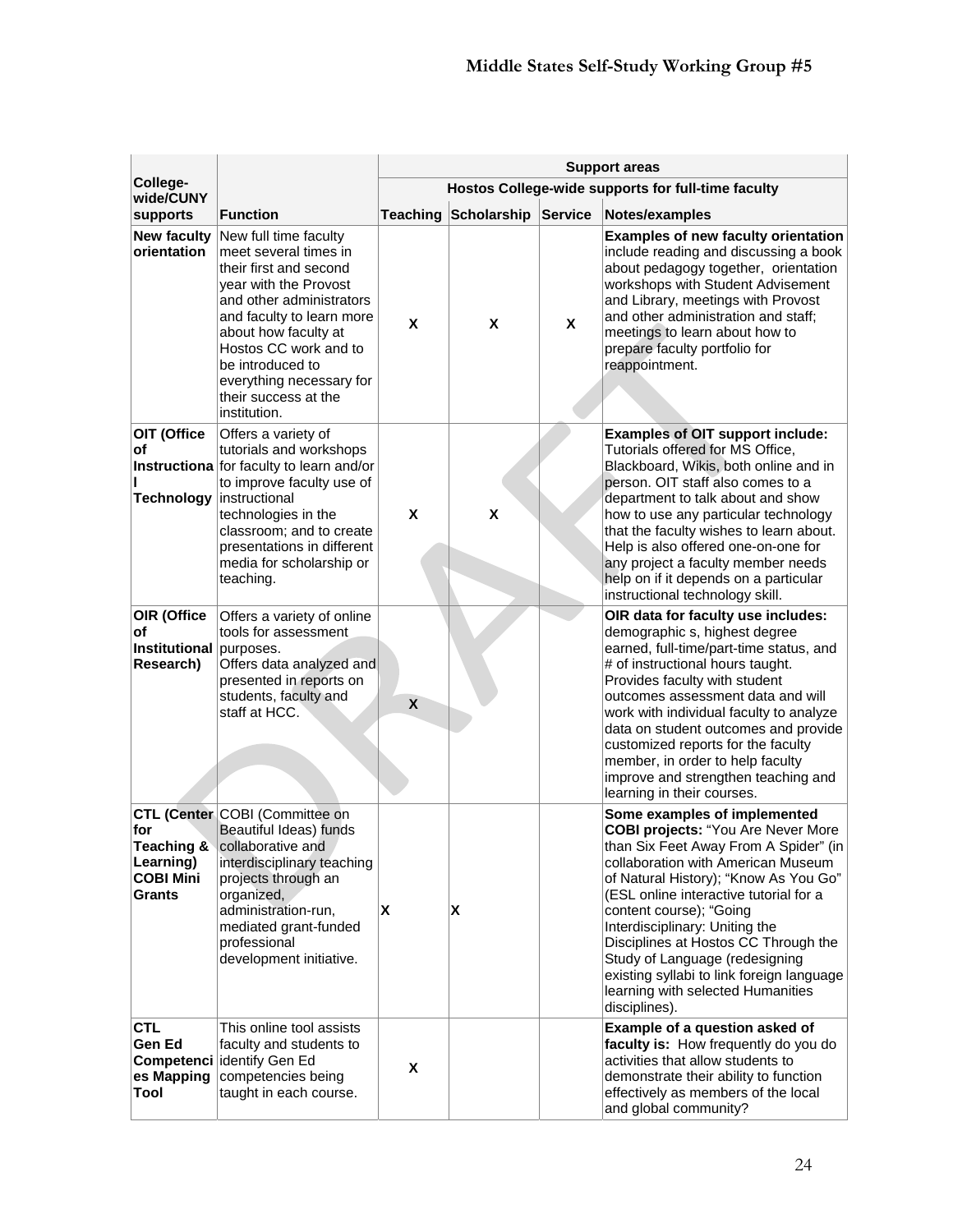|                                                                            |                                                                                                                                                                        | <b>Support areas</b> |                              |   |                                                                                                                                                                               |  |  |
|----------------------------------------------------------------------------|------------------------------------------------------------------------------------------------------------------------------------------------------------------------|----------------------|------------------------------|---|-------------------------------------------------------------------------------------------------------------------------------------------------------------------------------|--|--|
| College-<br>wide/CUNY                                                      |                                                                                                                                                                        |                      |                              |   | Hostos College-wide supports for full-time faculty                                                                                                                            |  |  |
| supports                                                                   | Function                                                                                                                                                               |                      | Teaching Scholarship Service |   | Notes/examples                                                                                                                                                                |  |  |
| <b>CTL</b><br>a. PDIs<br>(Professional<br><b>Development</b><br>Institute) | PDIs are workshops for<br>faculty to learn<br>information technology<br>skills. Given throughout<br>the year by Office of                                              | X                    | X                            |   | a. Examples of PDIs:<br>"Library Tools to Make your Course<br>Research Friendly;<br>"Tools to Improve Group Projects."<br>"How to Create Your Portfolio for                   |  |  |
|                                                                            | <b>Instructional Technology</b><br>and PDI week in June,<br>sponsored by OIT and<br><b>CTL</b>                                                                         | X                    |                              |   | Reappointment, Tenure & Promotion."<br>b. Brown Bag examples:<br>" Rubrics for Lunch;                                                                                         |  |  |
| b. Brown<br><b>Bags</b>                                                    |                                                                                                                                                                        |                      |                              |   | "Afternoon Tea with the President."                                                                                                                                           |  |  |
|                                                                            | b. Brown Bags are<br>meant to be informal<br>meetings on any topic a<br>faculty member or dept.<br>wishes to discuss; some                                             | X                    |                              |   | c. R.I.T.E. Seminar examples:<br>"Teaching Women's Gender Studies<br>Across the Curriculum"<br>"Writing for Mass Media and<br>Academia: Understanding the<br>Differences."    |  |  |
| c. RITE<br>(Research and<br><b>Innovations in</b>                          | are also organized to<br>provide a venue for<br>faculty presentations.                                                                                                 | X                    |                              |   | "Sound Bites About Gratitude: What Is<br>It? How Do You Give Thanks?"                                                                                                         |  |  |
| Teaching &<br><b>Education)</b><br><b>Seminars</b>                         | c. RITE Seminars<br>(Research and<br>Innovations in Teaching<br>& Education)                                                                                           |                      |                              |   | d. Speakers' Series examples:<br>Vinie Burrows, Actor, Storyteller,<br>Activist<br>Tato Laviera, Nuyorican poet                                                               |  |  |
|                                                                            | Brings together faculty,<br>HEO's & CLTs from all<br>departments to present<br>and discuss recent                                                                      |                      |                              |   | e. Cultural Activities examples:<br>African Americans and the Civil War;<br>Celebrating the 8th International                                                                 |  |  |
| d. Speaker<br><b>Series</b>                                                | discoveries or<br>experiences in research,<br>teaching, and learning<br>that can be applied to<br>other disciplines.                                                   |                      |                              |   | Conference on Women Writers of the<br>Spanish Caribbean: On Diaspora and<br>Homecoming;<br>Poem in Your Pocket Day;<br>Women's History Month (talks, films,<br>performances); |  |  |
|                                                                            | d. Speakers Series<br>brings outside                                                                                                                                   |                      |                              |   | African-American Read-In.                                                                                                                                                     |  |  |
| e. Cultural<br><b>Activities</b>                                           | professionals in a wide<br>variety of disciplines to<br>speak about what they<br>do.                                                                                   | X                    |                              | X |                                                                                                                                                                               |  |  |
|                                                                            | e. Cultural Activities<br>sponsored by the CTL<br>joins together Hostos<br>faculty with student<br>audiences, as well as<br>bringing in artists from<br>the community. |                      |                              |   |                                                                                                                                                                               |  |  |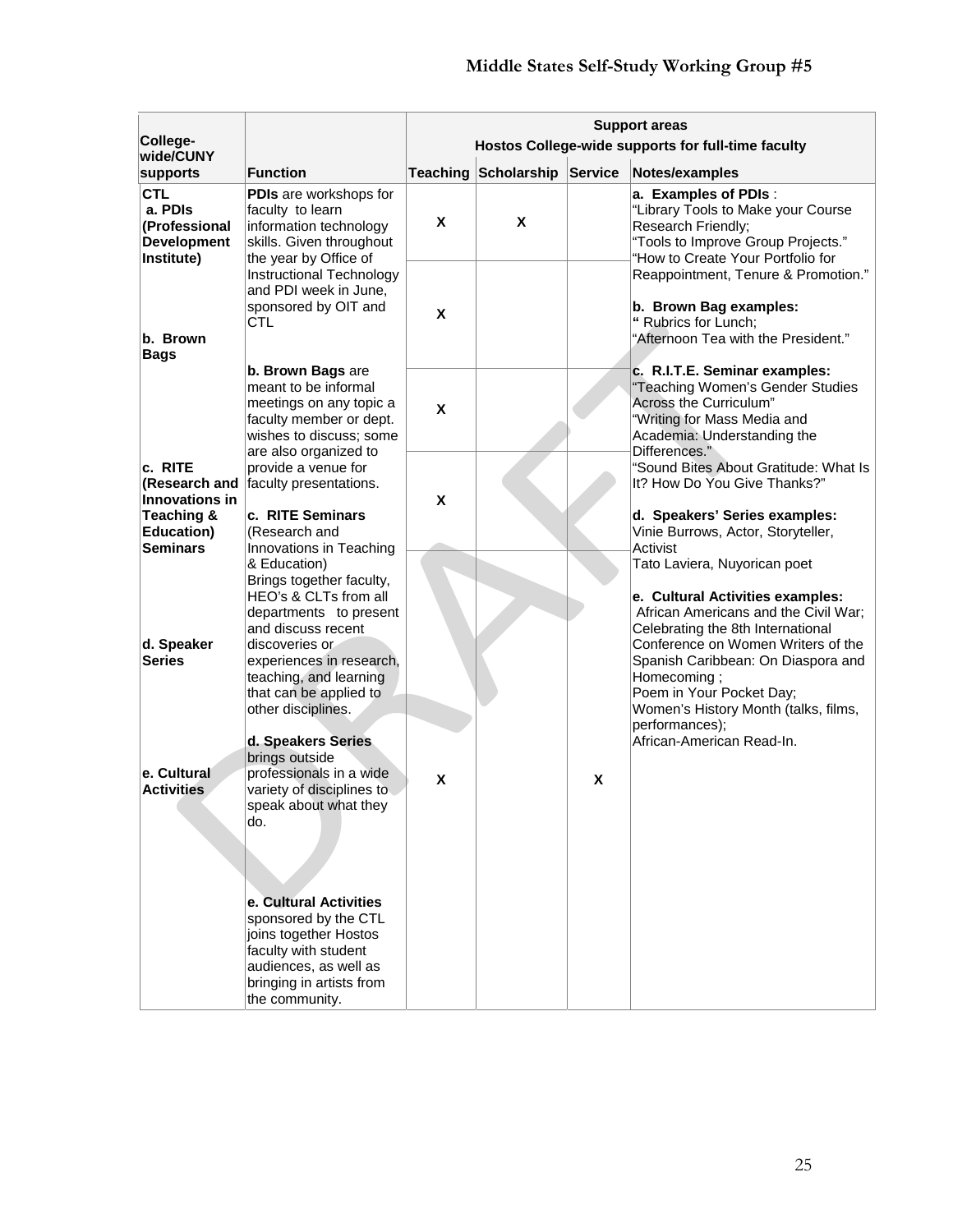|                                                                      |                                                                                                                                                                                                                                                                                                                           | <b>Support areas</b> |                              |   |                                                                                                                                                                                                                                                                                                                                                                                   |  |  |
|----------------------------------------------------------------------|---------------------------------------------------------------------------------------------------------------------------------------------------------------------------------------------------------------------------------------------------------------------------------------------------------------------------|----------------------|------------------------------|---|-----------------------------------------------------------------------------------------------------------------------------------------------------------------------------------------------------------------------------------------------------------------------------------------------------------------------------------------------------------------------------------|--|--|
| College-<br>wide/CUNY                                                |                                                                                                                                                                                                                                                                                                                           |                      |                              |   | Hostos College-wide supports for full-time faculty                                                                                                                                                                                                                                                                                                                                |  |  |
| supports                                                             | <b>Function</b>                                                                                                                                                                                                                                                                                                           |                      | Teaching Scholarship Service |   | Notes/examples                                                                                                                                                                                                                                                                                                                                                                    |  |  |
| <b>CTL</b><br>Travel &<br><b>Tuition</b><br><b>Reimburseme</b><br>nt | Funds provided to help<br>defray costs for<br>conferences and<br>research travel                                                                                                                                                                                                                                          | $\pmb{\mathsf{X}}$   |                              |   | In 2009 a new faculty travel fund<br>initiative was implemented this year<br>and the number of faculty attending<br>conferences has increased. A total of<br>\$22,000 per year was made available<br>beyond the department support<br>already provided by OAA through the<br>contractual PSC formula. Combined<br>funding made approximately 120 trips<br>possible in<br>2009-10. |  |  |
| <b>Office of</b><br>Academic<br><b>Advisement</b>                    | Homepage offers guides<br>to faculty engaged in<br>advisement.                                                                                                                                                                                                                                                            |                      |                              | X | Among the tools and guides to help<br>faculty be good advisors during<br>registration and at other points in the<br>semester, the Academic Advisement<br>homepage offers information on<br>Programs of Study, pertinent<br>academic information such as<br>regulations on academic integrity,<br>probation, dismissal and appeals<br>process, and graduation information.         |  |  |
| <b>WAC</b>                                                           | WAC offers faculty the<br><b>Writing Across help of CUNY Graduate</b><br>the Curriculum Writing Fellows to help<br>with Writing Intensive<br>courses; Its homepage<br>offers guides to<br>producing a Writing<br>Intensive syllabus and<br>many resources for<br>instructors and students.                                | X                    |                              |   | <b>Examples of what the WAC</b><br>committee offers, besides how to<br>create a Writing Intensive course in<br>any discipline, are: Sample<br>assignments;<br>Improving reading strategies<br>Podcasts for avoiding plagiarism and<br>teaching citation styles.                                                                                                                   |  |  |
| <b>Sabbaticals</b>                                                   | <b>CUNY Board of Trustees</b><br>By-Laws specifies how<br>sabbaticals are<br>managed.                                                                                                                                                                                                                                     | X                    | $\times$                     |   | After six years of full time employment,<br>faculty can request a sabbatical of 1-2<br>semesters for the purpose of study<br>and research or creative work in the<br>arts or literature.                                                                                                                                                                                          |  |  |
| <b>PSC- CUNY</b><br><b>RESEARCH</b><br><b>GRANTS</b>                 | <b>CUNY Research</b><br>Foundation offers annual<br>grants specifically for<br>research purposes.<br>Applicants submit<br>proposals online to a<br>panel of CUNY faculty<br>who review proposals in<br>a specific discipline; for<br>example, there are<br>panels for Humanities,<br>Literature, Library<br>Science, etc. |                      | $\boldsymbol{x}$             |   | <b>Examples of funded Hostos Faculty</b><br>proposals: Italian Immigrant Radical<br>Culture in the United States: The<br>Politics and Arts of the Sovversivi,<br>1890-1940;<br><b>Community College Graduates'</b><br>Success Stories: A Study to Develop a<br>Grounded Theory of Student<br>Persistence; Anatomical survey of<br>palm embryos and eophyll plication<br>patterns. |  |  |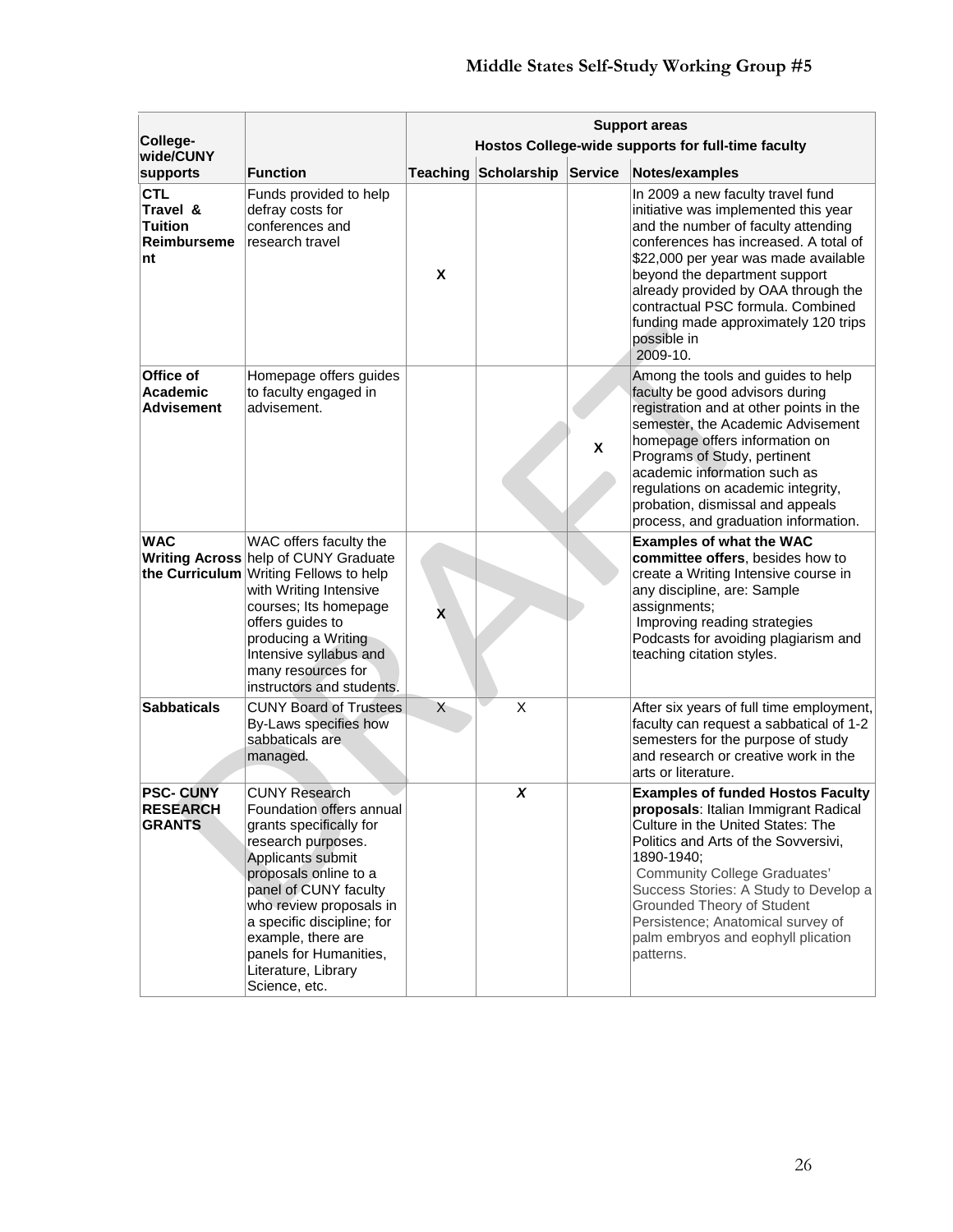| <b>Dept Support</b>                                               | What it does                                                                                                                                               | Supports        |                    |                |                                                                                                                                                                                                                                                                                                                                                                                                                                                                                                                                                                                   |
|-------------------------------------------------------------------|------------------------------------------------------------------------------------------------------------------------------------------------------------|-----------------|--------------------|----------------|-----------------------------------------------------------------------------------------------------------------------------------------------------------------------------------------------------------------------------------------------------------------------------------------------------------------------------------------------------------------------------------------------------------------------------------------------------------------------------------------------------------------------------------------------------------------------------------|
|                                                                   |                                                                                                                                                            | <b>Teaching</b> | <b>Scholarship</b> | <b>Service</b> | Notes/examples                                                                                                                                                                                                                                                                                                                                                                                                                                                                                                                                                                    |
| <b>Classroom</b><br>observations                                  | Provides feedback<br>from dept. colleague<br>about faculty<br>member's teaching<br>by direct observation<br>of a class (usually<br>once per semester).     | X               |                    |                | Observation conference with<br>the observer provides a<br>foundation for the faculty<br>member to improve his/her<br>teaching. Observations<br>each semester may be used<br>as part of consideration for<br>an adjunct faculty member's<br>reappointment.                                                                                                                                                                                                                                                                                                                         |
| <b>Student</b><br>evaluations                                     | These provide<br>ratings by students<br>of each of their<br>professors at the<br>end of each course,<br>each semester.                                     | X               |                    |                | Student evaluations can be<br>used by adjuncts to evaluate<br>teaching effectiveness.                                                                                                                                                                                                                                                                                                                                                                                                                                                                                             |
| <b>Departmental</b><br>professional<br>development<br>initiatives | Initiatives are<br>decided upon when<br>faculty wish to<br>improve the<br>teaching,<br>publications, or any<br>other aspect of the<br>faculty's work life. | X               | X.                 |                | For example, deptartment<br>may have regularly<br>scheduled meetings, share<br>writing projects, schedule<br>workshops with invited<br>guests, etc. These activities<br>often include adjuncts as<br>well as full time faculty,<br>however the experience<br>varies from department to<br>department.                                                                                                                                                                                                                                                                             |
| Regular<br>departmental<br>faculty meetings                       | Provides a way for<br>the faculty to gather<br>and discuss dept.<br>issues.                                                                                | X               |                    | X              | Departmental faculty<br>meetings are usually held<br>monthly. The meetings are<br>necessary for the smooth<br>running of the dept. but also<br>provide a space for building<br>collegiality, sharing<br>information on teaching or<br>other pertinent matters,<br>discussing budgets for travel<br>to conferences or for<br>professional development<br>opportunities, scheduling<br>issues, campus initiatives<br>and much more.<br>As with the above category,<br>these meetings are open to<br>adjuncts, but each<br>department has its own<br>policy as to inviting adjuncts. |

Appendix 5.5: Snapshot of Support for ADJUNCT Faculty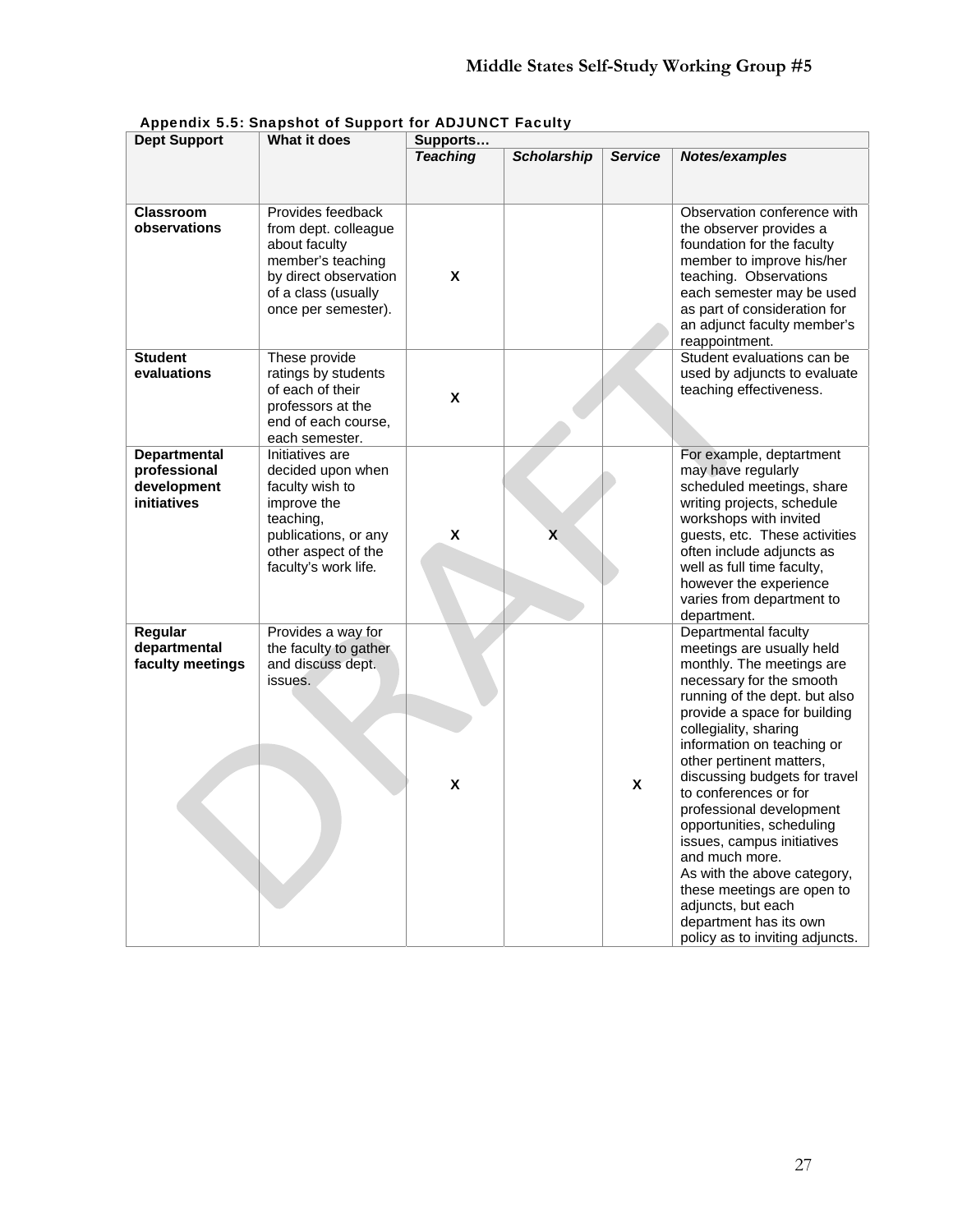| <b>Dept Support</b>                          | What it does                                                                                                 | Supports        |                    |                |                                                                                                                                                                                                                                                                                                                                                                                                                                                             |  |
|----------------------------------------------|--------------------------------------------------------------------------------------------------------------|-----------------|--------------------|----------------|-------------------------------------------------------------------------------------------------------------------------------------------------------------------------------------------------------------------------------------------------------------------------------------------------------------------------------------------------------------------------------------------------------------------------------------------------------------|--|
|                                              |                                                                                                              | <b>Teaching</b> | <b>Scholarship</b> | <b>Service</b> | Notes/examples                                                                                                                                                                                                                                                                                                                                                                                                                                              |  |
| <b>Departmental</b><br><b>Adjunct Guides</b> | Provides specific<br>instructions to<br>adjuncts regarding<br>what is expected<br>throughout the<br>semester | X               |                    |                | Some departments provide<br>guides on forms that need to<br>be submitted, basic<br>components of a syllabus,<br>standards to maintain in the<br>classroom, and contact<br>information for the various<br>offices on campus an<br>adjunct will need to be<br>familiar with (Bookstore,<br>Human Resources,<br>Counseling, Library, Center<br>for Teaching and Learning,<br>etc.). Each department<br>varies in the level of support<br>it offers in writing. |  |
| <b>Department</b><br>coordinators            | Provides a one-on-<br>one support network<br>from a full time to a<br>part time faculty<br>member.           | X               |                    |                | As with above, all the same<br>support is provided but with<br>the human component<br>added, through regular<br>meetings throughout the<br>semester. Each department<br>varies in the level of<br>mentoring it provides.                                                                                                                                                                                                                                    |  |

 $\mathbf{r}$